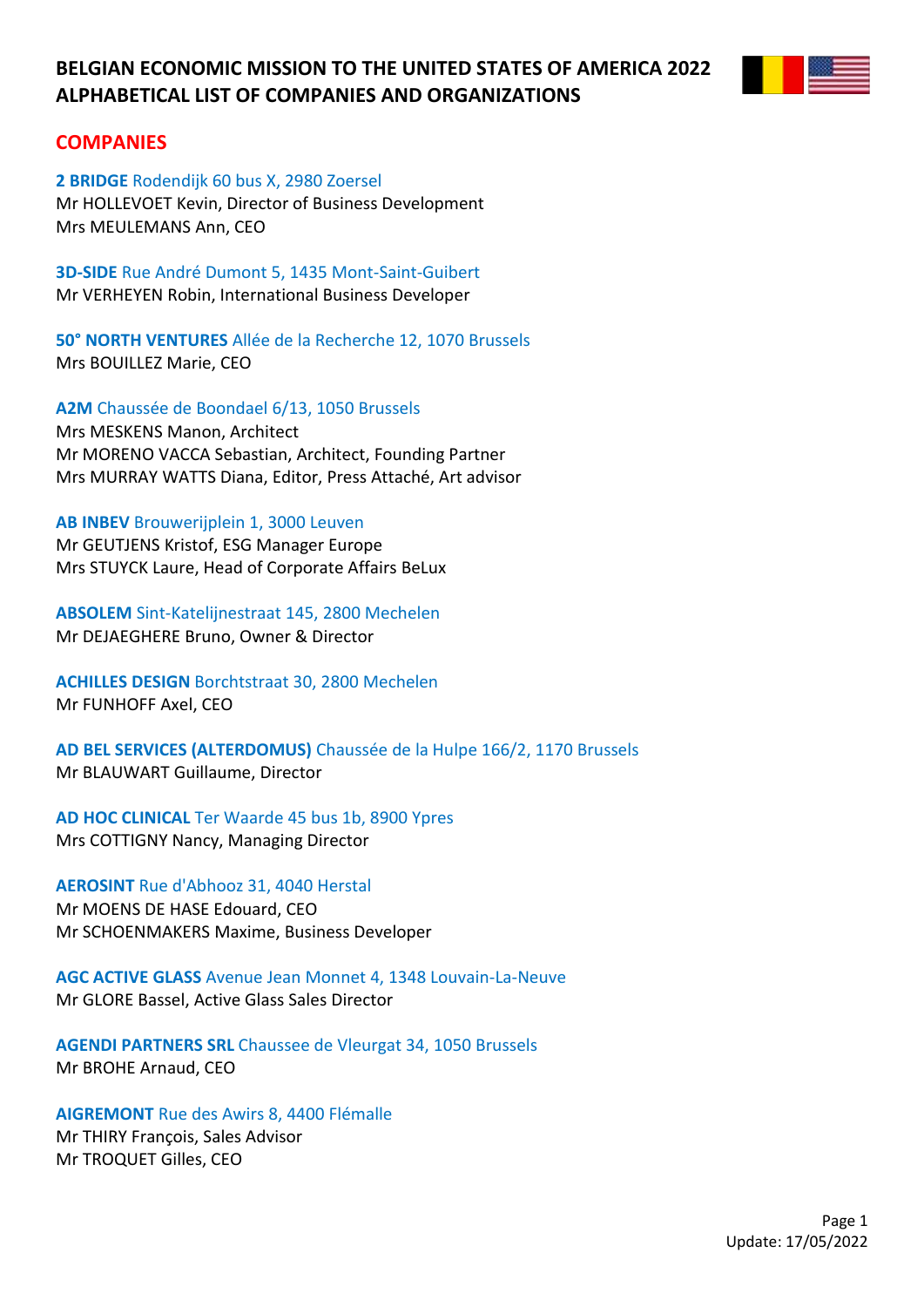**AIVIDENS** avenue des volontaires 19, 1160 Brussels Mr BEAUVOIS Edouard, CEO

**A-LAW INTERNATIONAL LAW FIRM** Gijzelaarsstraat 21, 2000 Antwerp Mr DE BEULE Thomas, Legal & Trade Advisor International Business Manager

**ALSTON** Avenue Louise 523, 1050 Brussels Mr NAHMANY Arik, CEO Mrs NAHMANY Limor,

**AMAZONIA BIO** Avenue de Bâle 8a, 1140 Brussels Mr FRANZINA Felipe Demira, Co-Founder

**AMOOBI** Rue de l'industrie 20, 1400 Nivelles Mr DELANGRE Olivier, CEO & Founder

**APROJECTS** Indiëstraat 2, 2000 Antwerp Mr CLONEN Eric, Business Development Manager

**ARCO INFORMATION** Oscar Van Kesbeeckstraat 1, 2800 Mechelen Mr HUMBEECK Frank, Global VP, Sales & Strategy Mr REINARDS Benoit, General Manager USA

**ASAP AVOCATS** Galerie du Roi 30, 1000 Brussels Mr KAROLINSKI Michel, Founding partner

**ATB THERAPEUTICS** Rue de la Science 8, 690 Marche-En-Famenne Mr HOURY Max, Managing Director Mr MAGY Bertrand, CEO

**AUTHENTIC FRUITS** Rue Paul Devigne 72/33, 1030 Brussels Mrs CAUCHICK Michelle, Co-founder

**B2AI** Jacob Jordaensstraat 18A, 1000 Brussels Mr CLAEYS Simon, Partner Architect Mr VERMOORTEL Pieterjan, CEO

**BE CENTRAL** Cantersteen 10, 1000 Brussels Mrs CRESPEL Charlène, COO - Business Developer

**BECARV** Rue de la Griotte 15, 5580 Rochefort Mr BELMANS Mehdi, COO Mrs BURNIAUX Aurore, Marketing Coordinator

**BEKINA BOOTS** Berchemstraat 124, 9690 Kluisbergen Mr VANDERBEKE Thomas, CEO & Grandson of the founder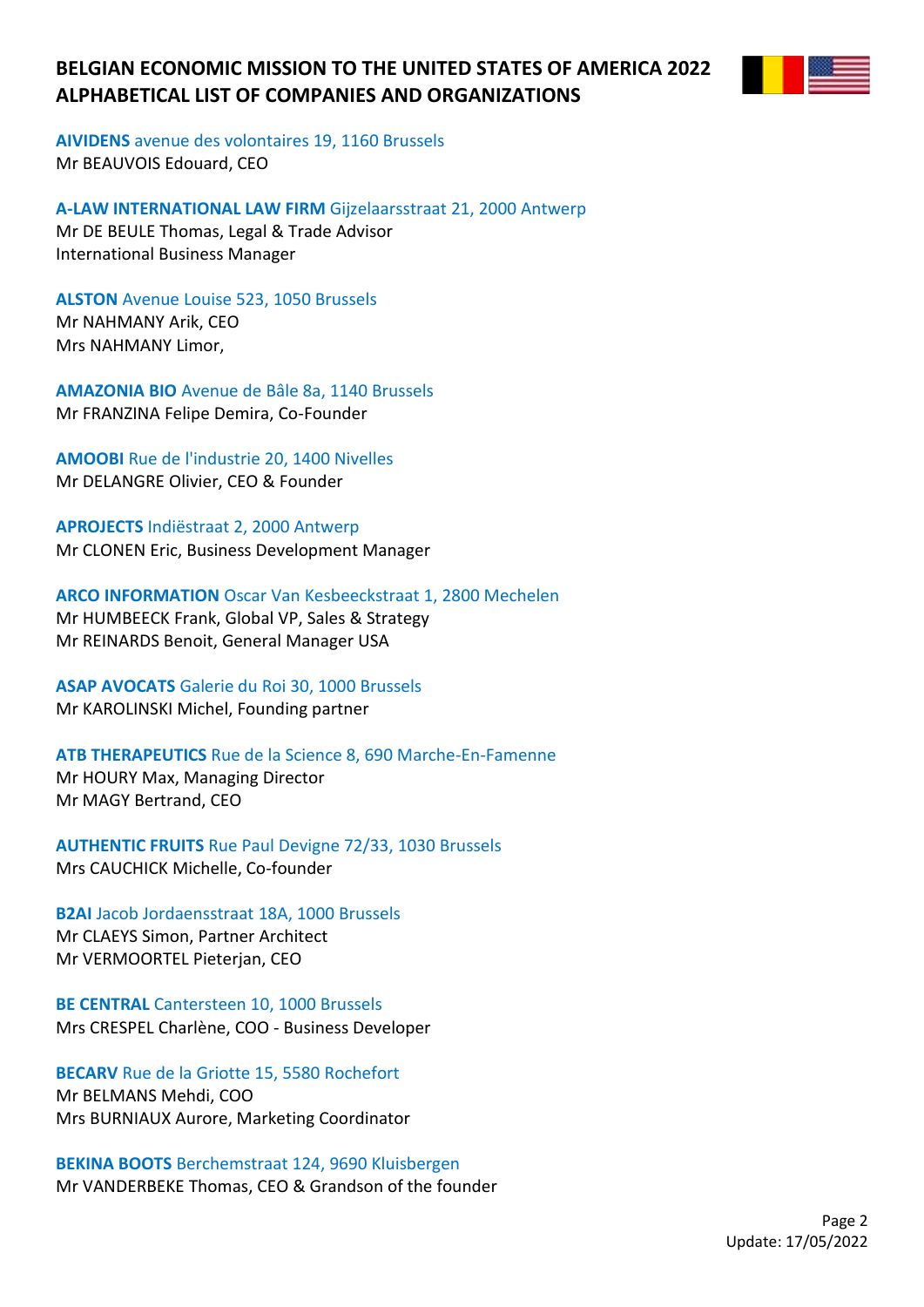

#### **BELFIUS** Charles Rogierplein 11 RT31/2, 1210 Brussels

Mr DE VRY Mario, Head of Corporate Banking & Wealth Management Belfius Bank

**BELORTA** Mechelsesteenweg 120, 2860 Sint-Katelijne-Waver Mr LEPOUTRE Didier, Supervisor Market Development & Expansion

**BENELUXCONNECT** Avenue Ernest Solvay 98, 1310 La Hulpe Mr DUBARD Trip, Director

**BIOLIZARD** Ottergemsesteenweg-Zuid 808 bus B511, 9000 Ghent Mrs CEELEN Liesbeth, CEO

**BIRD & BIRD (BELGIUM) LLP** Avenue Louise 235/1, 1050 Brussels Mr MARTENS Marc, Partner

#### **BNP PARIBAS FORTIS** Warandeberg 3, 1000 Brussels

Mr BEAUVOIS Didier, Head Of Corporate Banking, Member of the Executive Board Mrs SMITH Mary, Managing Director of Bank of the West Mrs VERHEYDEN Linde, Director of Public Affairs

**BOECKMANS BELGIË** Binnenvaartstraat 85, 2000 Antwerp Mr HAVERMANS Kris, Director Freight Forwarding

**BRASSERIE DE BRUNEHAUT** Rue des Panneries 17, 7623 Rongy Mr DE MEES Marc-Antoine, CEO

#### **BRASSERIE DE L'ABBAYE DU VAL-DIEU** Val-Dieu 225, 4880 Aubel

Mr DELBART Lionel, Sales Director Mr MOTTET Pierre, Export Manager

### **BREWERY VERHAEGHE VICHTE** Sint-Dierikserf 1, 8570 Anzegem

Mrs EEMAN Isabelle, Mr KERVYN D'OUD MOOREGHEM Amaury, Export Manager Mr VERHAEGHE Karl, CEO

**BROUWERIJ DE HALVE MAAN** Walplein 26, 8000 Bruges Mr VANNESTE Xavier, Managing Director

#### **BRUSSELS AIRPORT COMPANY** Auguste Reyerslaan 80, 1030 Schaarbeek

Mrs GEHLEN Sonja, Senior Aviation Development Manager Mrs TER OSSEPIANTZ Tania, Senior Aviation Marketing Manager

### **BRUSSELS SOUTH CHARLEROI BIOPARK (BSCB DEV)** Rue Auguste Piccard 48, 6041 Gosselies Mr ALEXANDRE Bertrand, CEO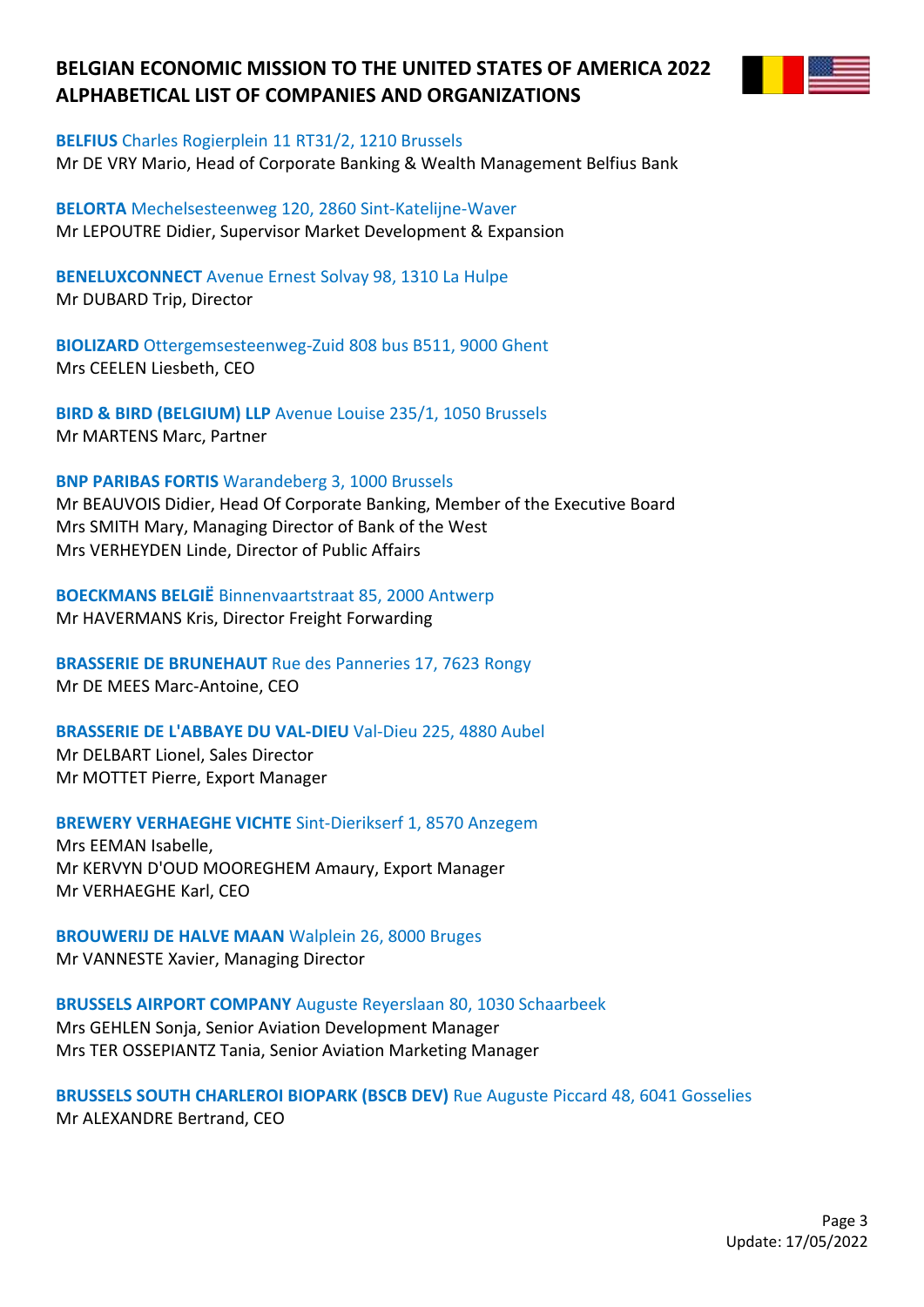

**BRUXELLES FISCALITE** Sint Lazarusplein 2, 1210 Brussels

Mr DE SMEDT Dirk, General Director Mr GHIJSELS Tom, PA to General Director Mrs GOOSSENS Roselyne, Head of It & Projets

**CALYSTA** Lambroekstraat 5A, 1831 Machelen

Mr BUCKINX Peter, International Business Developer Mrs DE SCHRYVER Clara, IP Attorney

**CARTOON CALLED LIFE** Rue Souveraine 79, 1050 Brussels Mr FIERENS GEVAERT Laurent, Managing Director

**CARTOONBASE** Rue du mail 13, 1050 Brussels Mr EVERARD Dylan, Project Manager

**CELLAÏON** Rue Granbonpré 11, 1435 Mont-Saint-Guibert Mr SOKAL Etienne, CEO

**CETIC** Avenue Jean Mermoz 28, 6041 Charleroi Mr MASSONET Philippe, Scientific Coordinator

**CITIZENLAB** Avenue Pachéco 34, 1000 Brussels Mrs MUYLAERT Aline, Co-Founder and Director of Government Relations

**CITYMESH** Siemenslaan 13, 8020 Oostkamp Mr TRANCHET Joeri, COO - Chief Operational Officer Mr VAN OOTEGHEM Ward, Chief Solution Officer

**CLEARVISION STRATEGIC (BE NUTS)** Rue de la Victoire 232, 1060 Brussels Mrs VAN DE BERG Léa, CEO

**CODE-LESS** Groeningenlei 16, 2550 Kontich Mr MOEREMANS Pieter, Founder & CEO

**COFOL - FAQIR - HAIA - EO IPSO** Koutergatstraat 2, 1703 Dilbeek Mr CONSTANDT Hans, Founder

**COLAC** Biezenstraat 27, 2340 Beerse Mrs DE SCHEPPER Kelly, Export Sales Manager

**COLOSSUS** Centrum-Zuid 1111, 3530 Houthalen-Helchteren Mr DE CEULAER William, Management Mr MERILLET Philippe-Daniel, CEO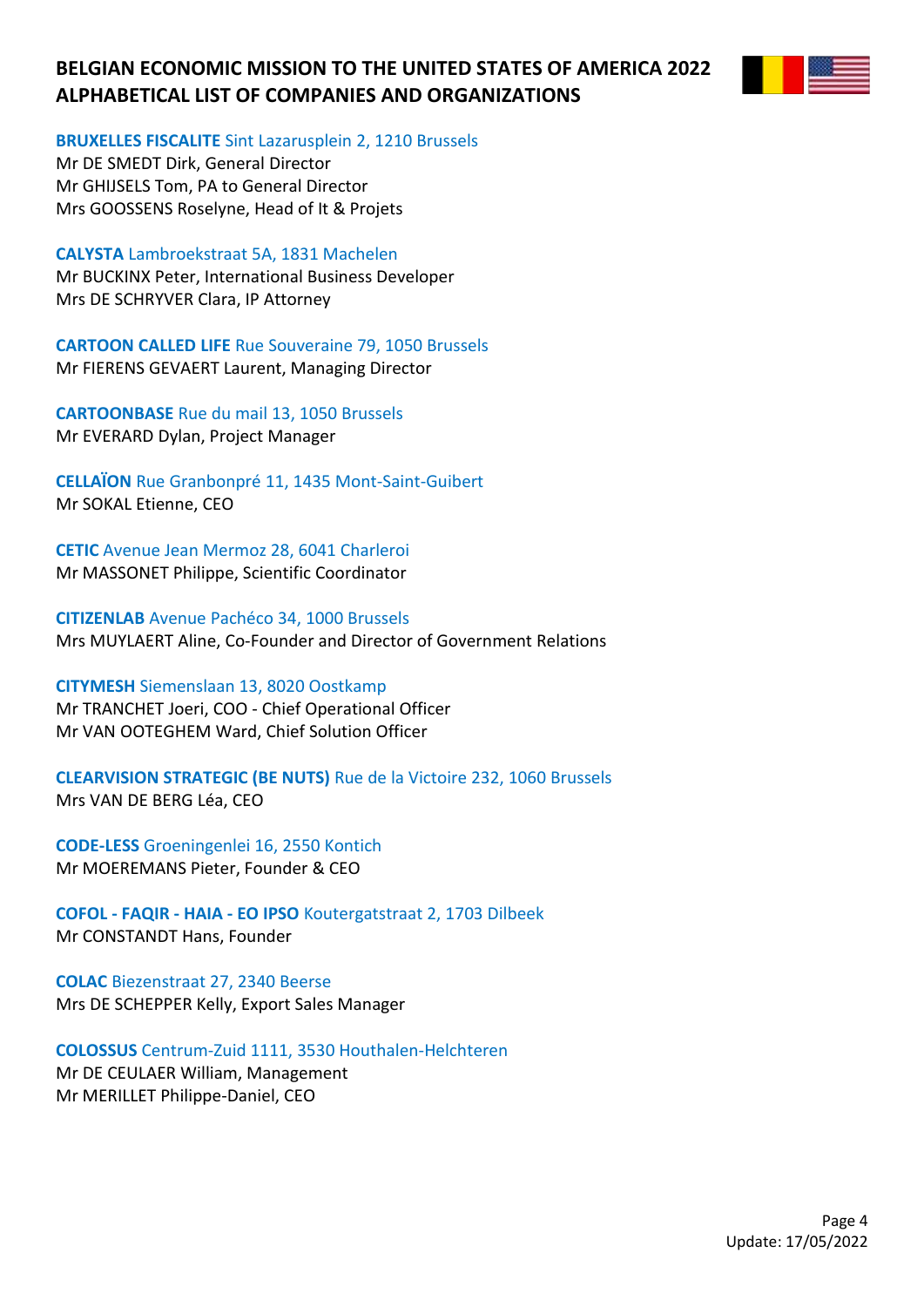

### **CONFISERIE LEONIDAS** Boulevard Jules Graindor 41-43, 1070 Brussels

Mr DE SELLIERS DE MORANVILLE Philippe, CEO Mrs GOOSSENS Chantal, Global Sales Director Mr SEIGLE Philippe, International Business Unit Manager

**COOPERATIE HOOGSTRATEN** Loenhoutseweg 59, 2320 Hoogstraten Mr KEERSEBILCK Dominiek, Commercieel Directeur REO Veiling Mr VAN DEN PLAS Dirk, President of the Company Board

**CREDENDO** Rue Montoyer 3, 1000 Brussels Mrs JANSSENS Mireille, Business Development Specialist

### **CRONOS GROUP** Veldkant 33a, 2550 Kontich

Mr VANDEN DRIESSCHE Wim, Managing Partner – Focus on Innovation, Technology, Data & Science in Healthcare and Sports

### **CROWELL & MORING LLP** Rue Joseph Stevens 7, 1000 Brussels

Mr LINDEMANS Jan-Diederik, Lawyer Mr VANWITTENBERGH Johan, Business Manager

**CUBE ART FAIR** Gachard 88/9, 1050 Brussels Mrs NGUYEN DUC Thanh Tam, Business Development & Partnerships Mr VOGELSANG Gregoire, Founder

# **CYBERNETIC WALRUS** Struyfstraat 30, 2845 Niel

Mr COECK Mike, Managing Director

**CYBERWOLF** Guldensporenpark 21 Blok C, 9820 Merelbeke Mr GHEYSENS Daan, Managing Director

**DANTASY FOILS** Prins Albertstraat 2, 9100 Sint-Niklaas Mr DE SCHOENMACKER Geert, COO

**DATA.BE** Rue des Pères Blancs 4, 1040 Brussels Mr VANAGT Toon, CEO

**DEFORCHE CONSTRUCT** Gentseheerweg 108, 8870 Izegem Mr ARENS Jan, Export Manager

**DELOITTE BELGIUM** Luchthaven Brussel Nationaal 1 J, 1930 Zaventem Mr DESCHIETERE Philip, Partner

**DELY WAFFELS** Porte des Bâtisseurs 166, 7730 Estaimpuis Mr VAN POUCKE Davy, CEO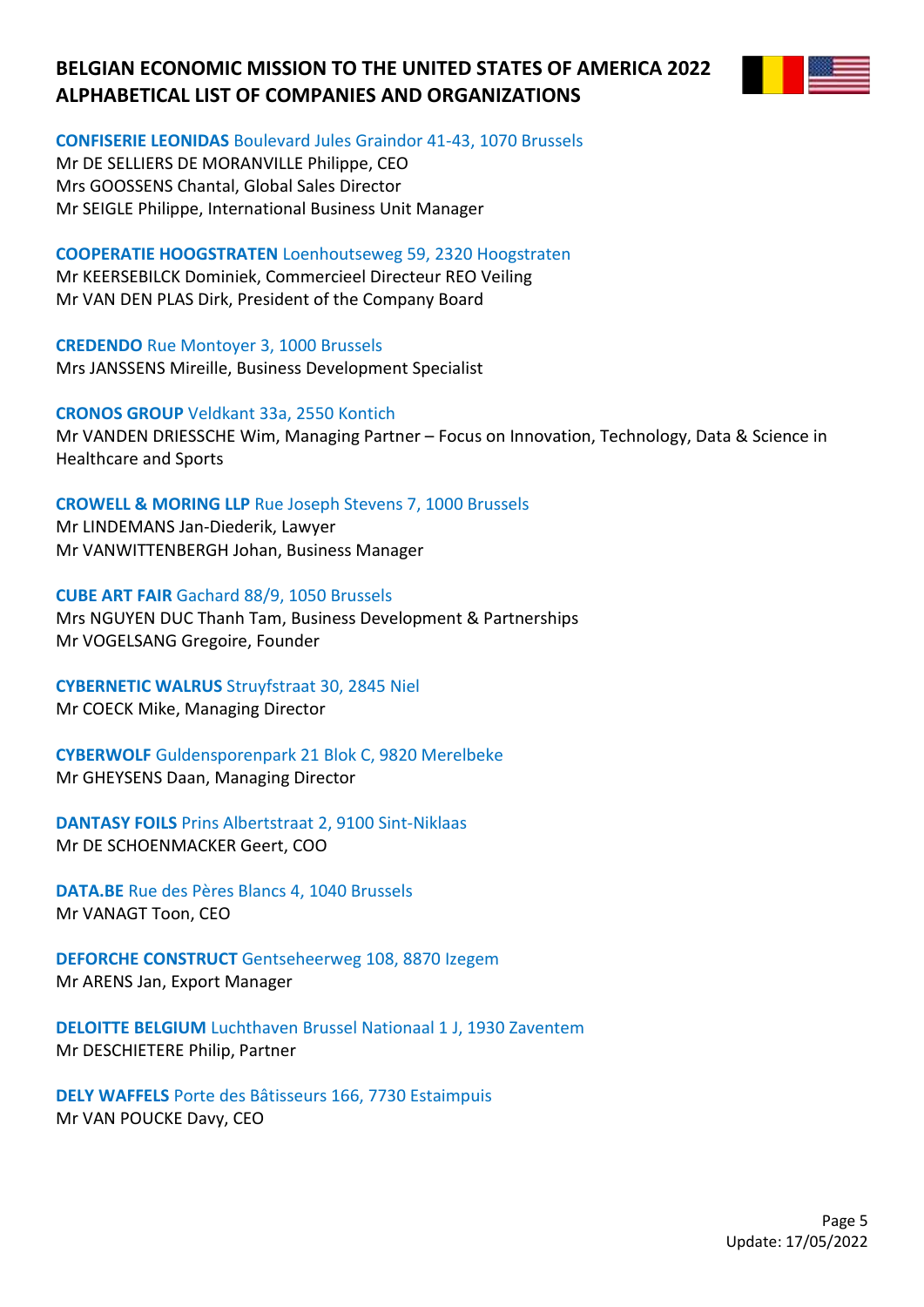

### **DEME GROUP** Scheldedijk 30, 2070 Zwijndrecht

Mr BOUVY Hugo, Managing Director DEME Offshore Mr VANDENBULCKE Luc, CEO

**DEMUTE** Chaussée de Jette 119A, 1081 Brussels Mr FRIPIAT François, CEO

**DINA CONSULTANCY & TRADING** Dennenlaan 8, 2580 Putte Mr CEULEMANS Dirk, CEO Mrs SIMSEK Bahar, Sales Executive

**DIRTY MONITOR** Quai Arthur Rimbaud 10, 6000 Charleroi Mrs LEROUX Adeline, Area Manager Middle East & Event Manager Mr MEULEMEESTER Arnaud, International Business Developer

**D-TEACH ONLINE TRAINING** Franklin Rooseveltlaan 349 bus 107, 9000 Ghent Mrs DECLERCQ Lieselot, CEO

**DUGARDYN & PARTNERS** Brand Whitlocklaan 132, 1200 Brussels Mr DUGARDYN Olivier, Founding partner

**E-BO ENTERPRISES** Headquarters Renewables and Industry Ostend Science Park 2, 8400 Ostend Mr DEHULLU Vincent, International Business Development

**ECLINICA** Avenue du Grand Bois 15, 1410 Waterloo Mr WAUTELET Vincent, Chief Executive Officer

**ECLO** Rue Ropsy Chaudron 24 bte 26, 1070 Brussels Mr VELGE Hadrien, CEO

**EDPO (EUROPEAN DATA PROTECTION OFFICE)** Avenue Huart Hamoir 71, 1030 Brussels Mrs GEURTS Romane, Account Manager Mrs MURPHY Jane, Founder & Chair of the Board

**ELIA GRID INTERNATIONAL** Rue Joseph Stevens 7, 1000 Brussels Mr WIOT Didier, CEO

**ELIA GROUP** Boulevard de l'Empereur 20, 1000 Brussels Mrs BARATTO Daniela, M&A and Business Development

**ERIK DHONT** Varkensmarkt 30/26, 1000 Brussels Mr DHONT Erik, CEO

**EVANGELO** Avenue Winston Churchill 228, 1180 Brussels Mrs BOYKO Evguénia, Founder & Managing Director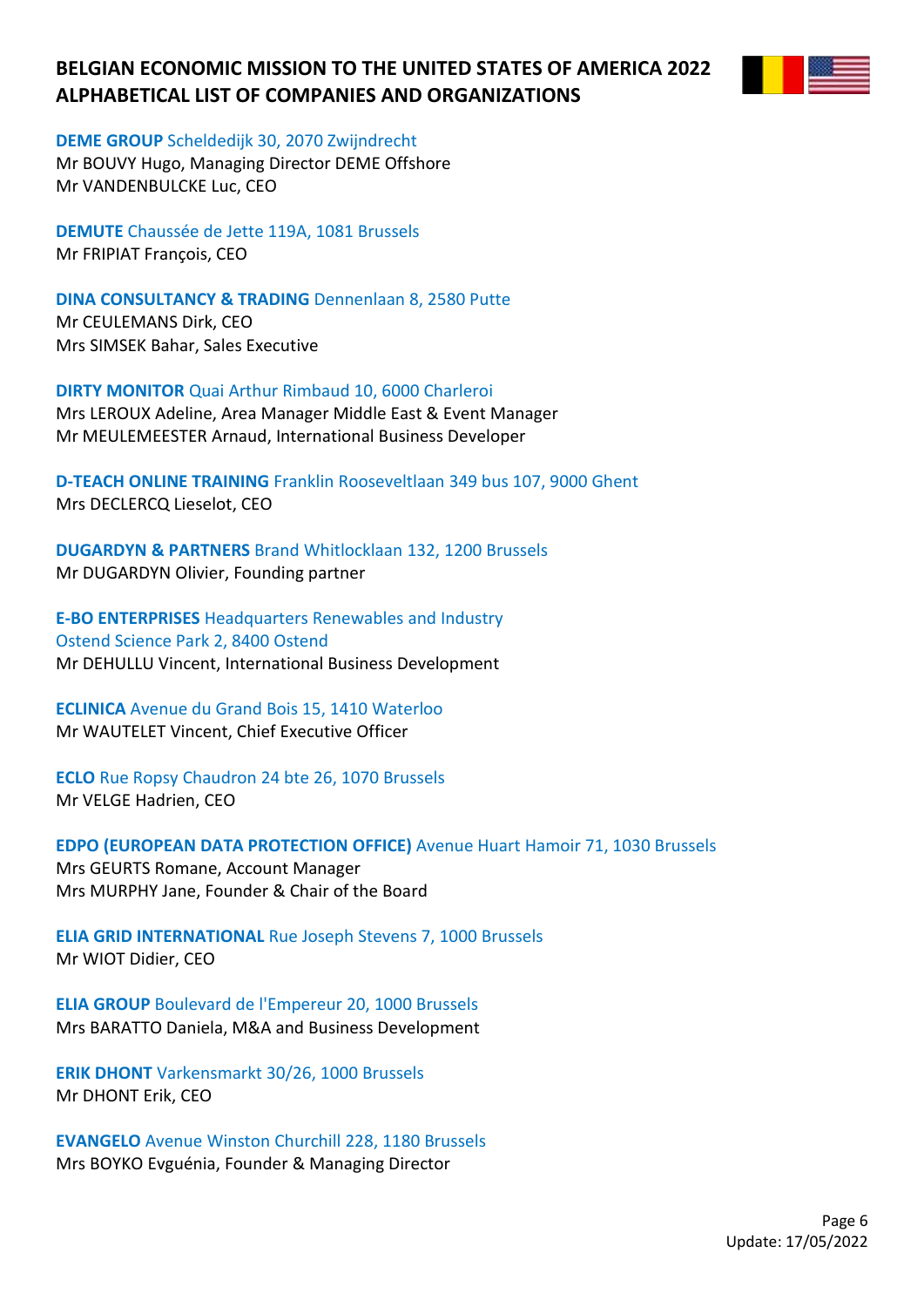

#### **EVS BROADCAST EQUIPEMENT** Rue du Bois Saint-Jean 13, 4102 Seraing

Mr BOURDON Nicolas, CMO Mr GRUTMAN Quentin, Chief Customer Officer Mr VAN HERCK Serge, CEO

**EXHIBITION HUB** Rue du Taciturne 43, 1000 Brussels Mr IACAMPO Mario, President Mr ZYLBERBERG David, Vice President

**EXOTHERA** Zoning de Jumet, avenue Centrale 52, 6040 Jumet Mr JONCKHEERE Thibault, CEO

**EXPECT ME** Groeningenlei 16, 2550 Kontich Mr VERHAMME Roeland, CEO / Founder

**EY TAX CONSULTANTS** De Kleetlaan 2, 1831 Machelen Mr WOUTERS Pieter-Jan, Senior Tax Manager – Belgian Tax Desk Leader (New York)

**F.M.M.** Avenue Louise 131 B, 1050 Brussels Mr CHAMAS Awad, Business Development Manager Mr POFO Wingi,

**FAMEWORK** Deinsesteenweg 108, 9031 Ghent Mr DEWINTER Pieter, Managing Director Mr NOTTE Tom, Managing Director

**FAMOCO** Rue des Poissonniers 13, 1000 Brussels Mr BERBIGIER Nicolas, President & Co-Founder

**FEATURES ANALYTICS** Rue de Charleroi 2, 1400 Nivelles Mr MENER Richard, EVP Corporate Operations and Co-founder Mrs SOVIANY Cristina, CEO and Co-founder

**FEYNMAN** Lokerenbaan 70, 9240 Zele Mr DE DECKER Michael, Owner

**FPIM/SFPI** Louizalaan 32 bus 4, 1050 Brussels Mr RONDAY Denis, Investment Manager Mr VAN LOO Koenraad, CEO

**GAMEELEON** Meulebrouckstraat 2, 8890 Moorslede Mrs BALLEKENS An, Senior Localization and LQA Manager

**GENNA CABINET** Tabellion 39-10, 1050 Brussels Mr GENNA Innocenzo, CEO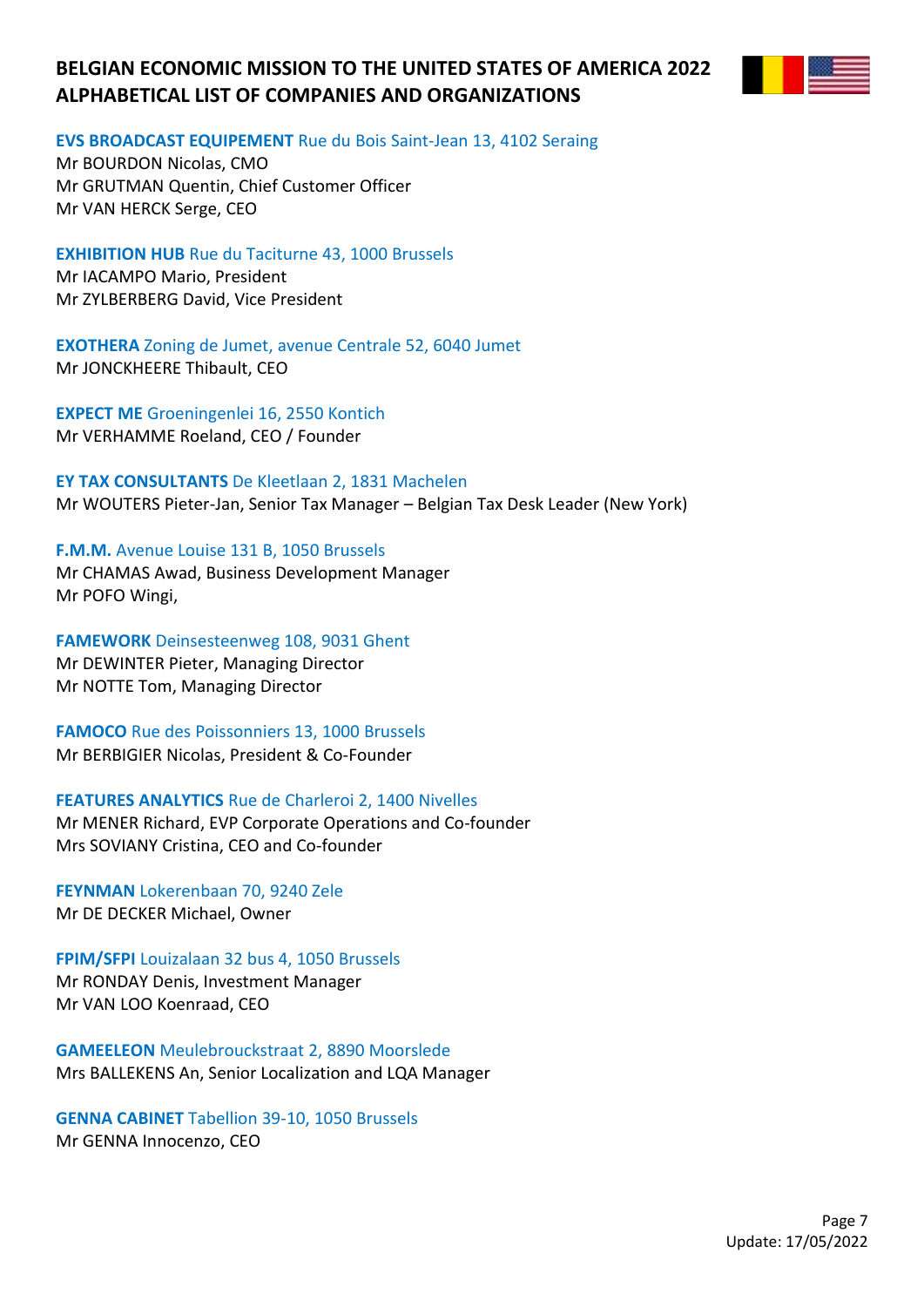

**GEO.XYZ** Harelbeekstraat 104 bus D, 8550 Zwevegem

Mr FORBES Douglas, Commercial Manager Mr REYNTJENS Patrick, CEO

**GLAXOSMITHKLINE (GSK)** Avenue Fleming 20, 1300 Wavre Mrs VAN DAMME Elisabeth, Director External Communication & Diplomatic Relations

**GOOD !D** Boudewijnstraat 19, 2960 Brecht Mr GOOSSENS Manuel, General Manager

**GOVRN** Avenue Roger Vandendriessche 18, 1150 Brussels Mr PANSAERS Xavier, CEO

**GREENOMY** Silversquare 54, 1050 Brussels Mr STEVENS Alexander, CEO

**GROUP DAENENS** Rijselstraat 231, 8200 Bruges Mr DAENENS Nico, CEO & Founder

### **HET JUWEELATELIER** Rechtestraat 28, 2500 Lier

Mrs BOUWEN Ines, Designer - Founder Mrs BOUWEN Inge, Co-Founder

### **HILL+KNOWLTON STRATEGIES** Rue Montoyer 51, 1000 Brussels

Mr TINDEMANS Thomas, Chairman Mr VERMEEREN Thomas, Account Director

**HIVECPQ** Kleindokkaai 17, 9000 Ghent Mr DE MULDER Stijn, CTO Mr TALEMAN Frederik, CEO

**HOUTBAAI** Te Boelaerlei 69, 2140 Borgerhout Mr FIVEZ Hans, Director

**IBANFIRST** Avenue Louise 350, 1050 Brussels Mr DUSOULIER Pierre-Antoine, CEO and Founder Mr HOEVERS Jeroen, Country Manager

**I-CARE** Rue Descartes 18, 7000 Mons

Mr BRION Fabrice, Co Founder and CEO Mr DETOBER Benjamin, CEO - HQ2 Americas, I-care Reliability Group

**ICOMETRIX** Kolonel Begaultlaan 1B bus 12, 3012 Leuven

Mrs RIBBENS Annemie, VP Clinical Trials & Science Mr SMEETS Dirk, CSO Mr VAN HECKE Wim, CEO & Co-Founder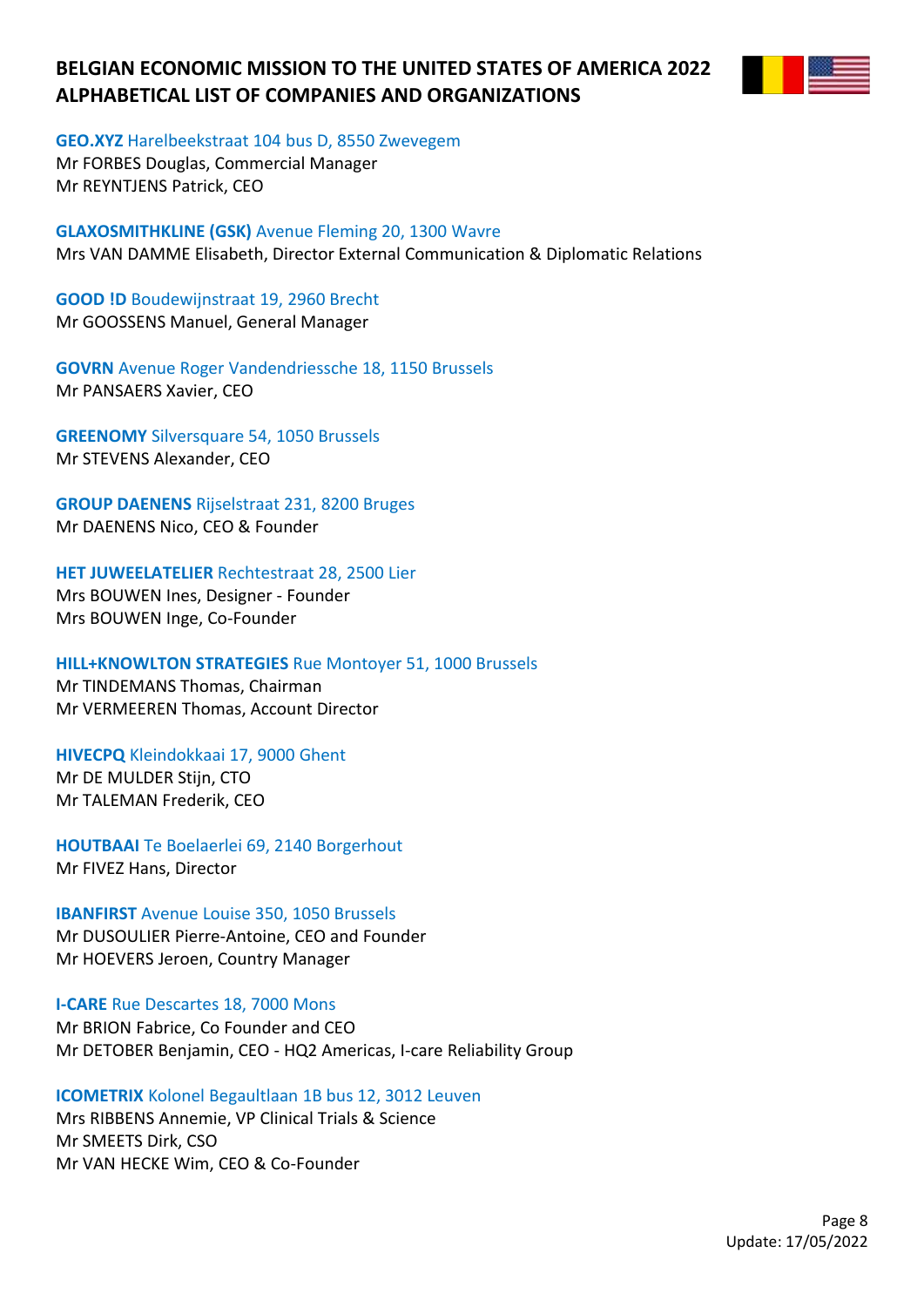

**IMEC IDLAB** Technologiepark - Zwijnaarde 126, 9052 Ghent Mrs DE KETELAERE Geertrui Mieke, Director AI

**IMMUNXPERTS , A Q2 SOLUTIONS COMPANY** Rue Auguste Piccard 48, 6040 Gosselies Mrs PATTYN Sofie, CTO and Site Head

**INTERNATIONAL DRUG DEVELOPMENT INSTITUTE** Avenue Provinciale 30, 1341 Céroux-Mousty Mr BODART Serge, Chief Commercial Officer Mrs MARTIN Vicky, Senior Business Development Director

**INVENTURES INVESTMENT PARTNERS** Place St Gudule 5, 1000 Brussels Mrs WYMAN Lauren, Associate

**INVESTSUD** Rue de la Plaine 11, 6900 Marche-En-Famenne Mr DETRIXHE Pierre, Partner Mr PITANCE Benoît, Director

**ION BEAM APPLICATIONS** Chemin du Cyclotron 3, 1348 Louvain-La-Neuve Mr MOTTET Pierre, Chairman of the Board

**ITEOS THERAPEUTICS** Rue des Frères Wright 29, 6041 Gosselies Mr DETHEUX Michel, CEO

**ITINERIS** Kortrijksesteenweg 1144, 9051 Ghent Mr VANCOMPERNOLLE Christoph, Enterprise Architecture Director

**JAN DE NUL** Tragel 60, 9308 Aalst Mr SKILLEN Norman, General Manager Jan De Nul UK

**JILL DESIGNS.GAMES** Jos Verdegemstraat 117, 9040 Ghent Mrs VANPARYS Jill, Game Designer

**JUUNOO** Blokkestraat 51, 8550 Zwevegem Mr GEUSENS Toon, Finance Manager

**KANEKA EUROGENTEC** Rue Bois Saint-Jean 5, 4102 Seraing Mr BOLON Pascal, Sales & Marketing Director Mr JANSSENS Lieven, CEO

**KAPITOL SA** Chaussee de Saint Job 506, 1180 Brussels Mr WAHBA Alain, CEO

**KATE'ART SPRL** rue de l'Automne 56, 1050 Brussels Mrs DE DUVE Catherine, Director

**KDENOODT INTERNATIONAL CONSULT** Bekaflaan 30, 3200 Aarschot Mrs DENOODT Kathleen, Founder and Consultant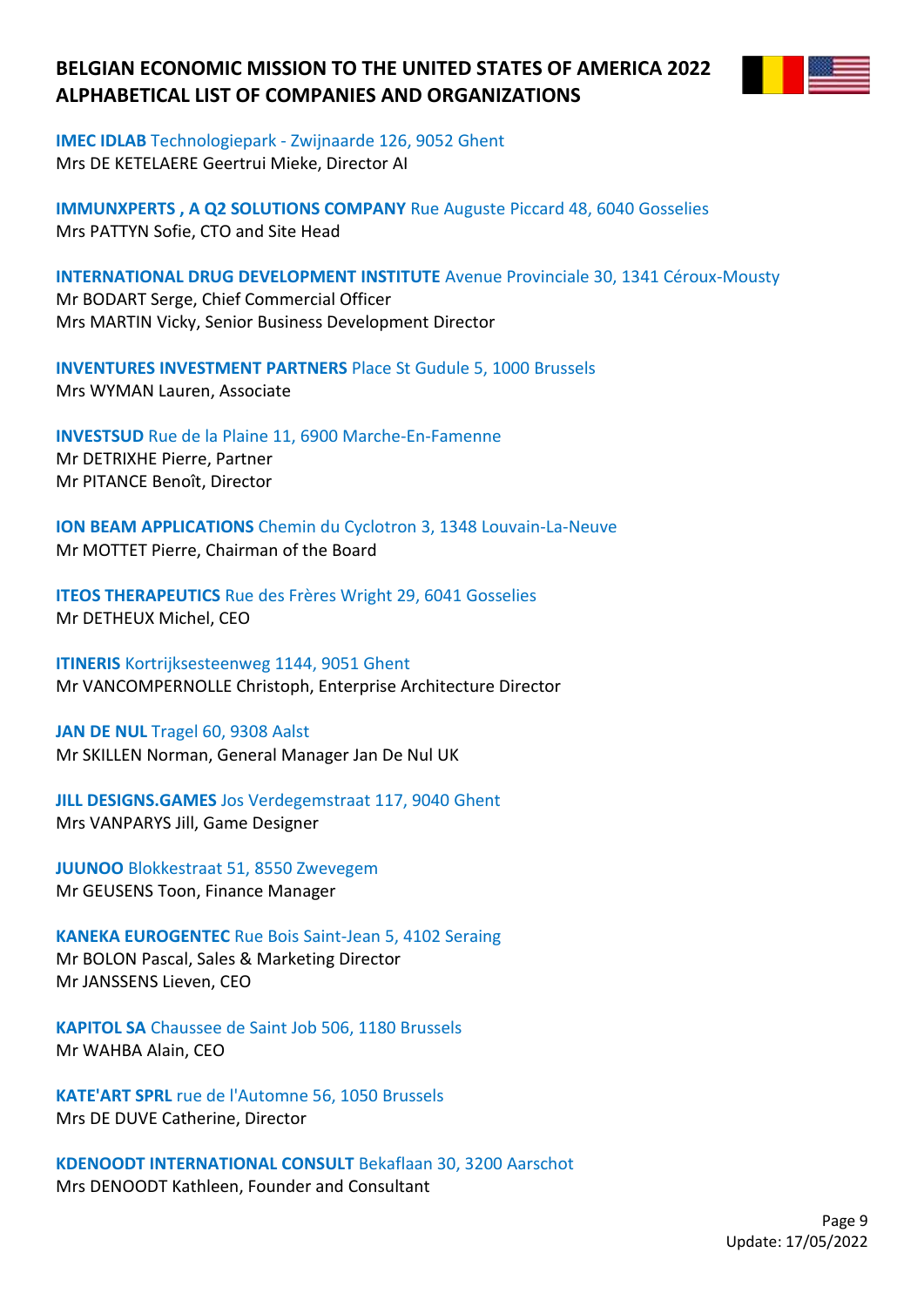

**KIKK** Rue de l'évêché 10,, 5000 Namur Mrs LATOUR Laura, Project Leader KIKK Festival

**KISWE MOBILE** Kempische Steenweg 305 bus 6, 3500 Hasselt Mr SWELDENS Wim, Co-Founder and Chief Architect

**KWARTS** Kempische Steenweg 303/200, 3500 Hasselt Mr DE MOOR Ruben, Commercial Director Mr VAN PROEYEN Bart, Managing Director

**LA GRAND POSTE** Quai sur Meuse, 19, 4000 Liège Mr VANHERF Gérôme, CEO

**LA LORRAINE BAKERY GROUP** Elisabethlaan 143, 9400 Ninove Mr HULLAERT Pieter, Business Development Manager US/CA Mr LÁSKA Josef, Sales Director New Markets

**LAB4NUTRITION** Chaussée de Louvain 431, 1380 Lasne Mr MISPELAERE Denis, Sales Manager Mrs WULLAERT Christel, CEO

**LAPAUW INTERNATIONAL** Oude Ieperseweg 139, 8501 Kortrijk Mr D'HEYGERE Philippe N.L., CEO

**LES MOUSSORS DE AWA** Avenue Louise 195, 1050 Brussels Mrs SECK Awa, CEO/Founder

**LIBEERT** Avenue des Châteaux 107, 7780 Comines-Warneton Mr ARNOUTS Michiel, Business Developper

**LIBINVEST** Rue de la Princesse 19, 7130 Binche

Mr LIBERT Jean-Michel, CEO Mrs THIRION Mireille, Consultant

**LIEGE AIRPORT** rue de l'aéroport, 50 – Bâtiment 50, 4460 Grâce-Hollogne Mr JOSSART Laurent, CEO

**LIFTHING** Zeilschipstraat 16, 9000 Ghent Mrs VAN STEENDAM Jolein, Managing Director

**LOOP** Posthofbrug 6, 2600 Antwerp Mr BODEWES Maarten, Co-Founder

**LR DATA SCIENCE** Rue de Houtain 31, 4280 Hannut Mr PIRE Stephan, CMO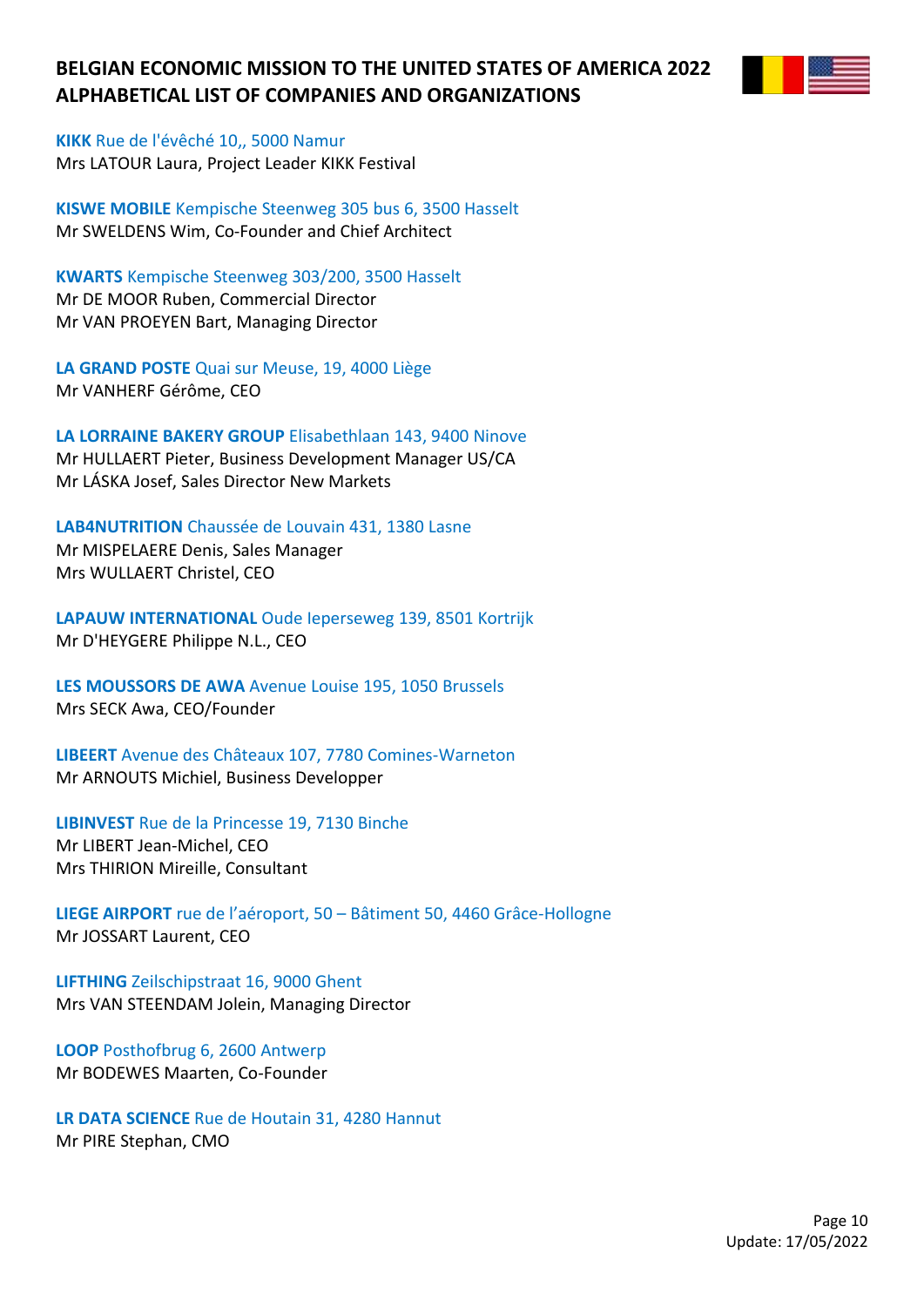

**LUCIAD** Gaston Geenslaan 11, 3001 Leuven Mr WAGEMANS Dirk, Senior VP Commercial

**M. CALLEBAUT CONSULTING** Victor Vanden Driesschestraat 50, 1731 Asse Mrs CALLEBAUT Marie-Paule, Managing Director

**MACQ** Rue de l'Aéronef 2, 1140 Brussels Mr MARLOT Bertrand, CTO

**MADISONUNDERWOOD** Berkenlaan 57, 2610 Antwerp Mr BERGER Edward, Managing Director

**MADYSANO** Boulevard Louis Schmidt 119/3, 1040 Brussels Mr SANO Mohamed, Manager & Partner

**MARELEC FOOD TECHNOLOGIES** Redanweg 15, 8620 Nieuwpoort Mr DE VRIESERE Joeri, CCO MARELEC Food Technologies

**META** Harmoniestraat 52, 2300 Turnhout Mr DE GEYTER Birger, Founder & Co-CEO Mr LEUNENS Steven, Founder & Co-CEO

**MINTT** Avenue Louise 251, 1050 Brussels Mr KRZESLO Eric, CEO

**MITHRA PHARMACEUTICALS** Rue Saint Georges 5, 4000 Liège

Mr BAES Renaat, Chief Manufacturing Officer Mr FONTAINE Jean-Manuel, Chief Business Officer Mrs MASOCH Marie, External & Scientific Affairs Officer

**MONA.HEALTH** Rotspoelstraat 1, 3060 Bertem

Mr MÉNAGE Olivier, CEO Mrs STALMANS Ingeborg, Medical Advisor

**MYDATA-TRUST** Boulevard Initialis, 7/3, 7000 Mons Mr SOBCZAK Gautier, Co-Founder & Chief Business Officer

**MYGO GROUP** Avenue Louise 131 b, 1050 Brussels Mr SAADOUNI Abderrahmane, CEO

**NATURE SNACKS** Rue Saint Denis 164, 1190 Brussels Mr WILLAERT François-Xavier, Co-founder & Head of Sales

**NEOBULLES** Outre-Cour 124/11, 4651 Battice Mrs BRUGMANS Carol, Export Director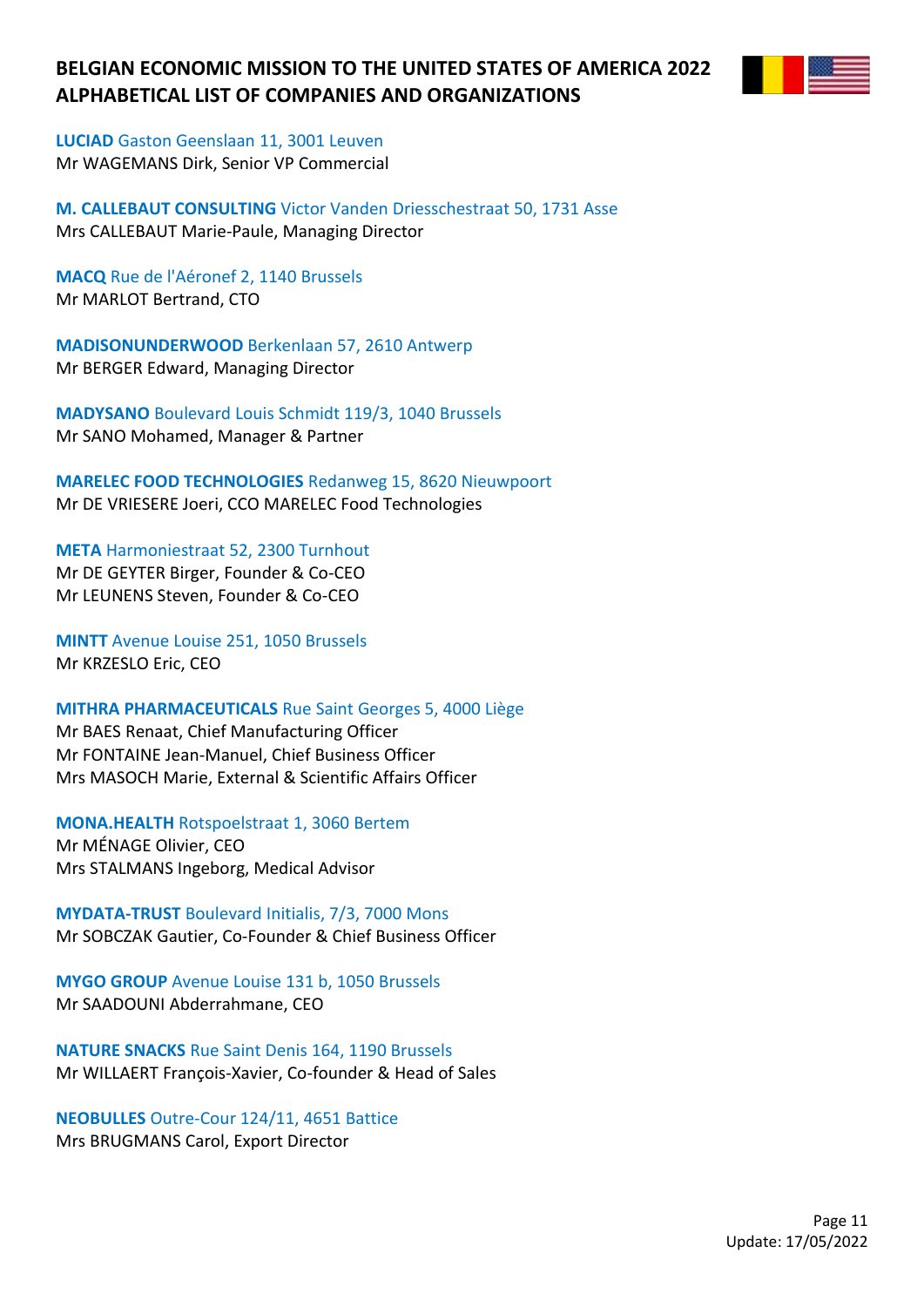

**NETAXIS** Rue du Trône 60/5, 1050 Brussels

Mr BASILAVECCHIA Manuel, CEO Mr BRULOT Jacques, Chief Financial Officer

### **NEXTGENICS** Kempische Steenweg 303, 3500 Hasselt

Mr JACOBS Henri, Non-executive member of the NextGenics Board Mrs VEROUGSTRAETE Marie, Business Development Manager

### **NOVADIP BIOSCIENCES** Rue Granbonpré 11, 1435 Mont-Saint-Guibert

Mrs CARTAGE Virginie, CFO Mr DUFRANE Denis, CEO

### **NOVOSANIS** Bijkhoevelaan 32 C, 2110 Wijnegem

Mr BEYERS Koen, CTO Mrs VANKERCKHOVEN Vanessa, CEO

### **N-SIDE** Boulevard Baudouin 1er 25, 1348 Louvain-La-Neuve

Mr CHEVALIER Philippe, Professor at Université catholique de Louvain Mr COPPE Sébastien, Life Sciences Director Mr MERLET Arnaud, CEO

### **OLYS PHARMA** Rue Bodegnée-Village 4, 4537 Verlaine

Mr PLUCKER Jean-François, Director - COO Mr VAN WESEPOEL Philippe, Associate Director - CSO

### **OMINA TECHNOLOGIES** Boulevard d'Anvers 40, 1000 Brussels

Mr ALEXANDER Brian, CEO US Mrs ALEXANDER Rachel, CEO and Founder Mr DE GROE Mattias, CCO Mr JANSEN Bas, Artificial Intelligence Director Life Sciences

**OMP** Koralenhoeve 23, 2160 Wommelgem Mr BLONDEEL Wouter, Lead in Market Development

## **ONCODNA** Louis Breguet 1, 6041 Gosselies Mr DETIFFE Jean-Pol, Founder, Chief Strategy & Innovation Officer

## **ORG PERMANENT MODERNITY** Koolmijnenkaai 30-34, 1080 Brussels

Mr D'HOOGHE Alexander, Founding Partner Mrs EMERICK METTS Jesseca Mae, Director of Communications & Initiatives Mr RUTHENBERG Yaacov, Partner

## **OVINTO** Venecolaan 50 bus A000, 9880 Aalter

Mr CASTELLANO Salvatore, Co-Founder & CTO Mr DE WITH Hans, Director Projects Mr RONSE Frederick, CEO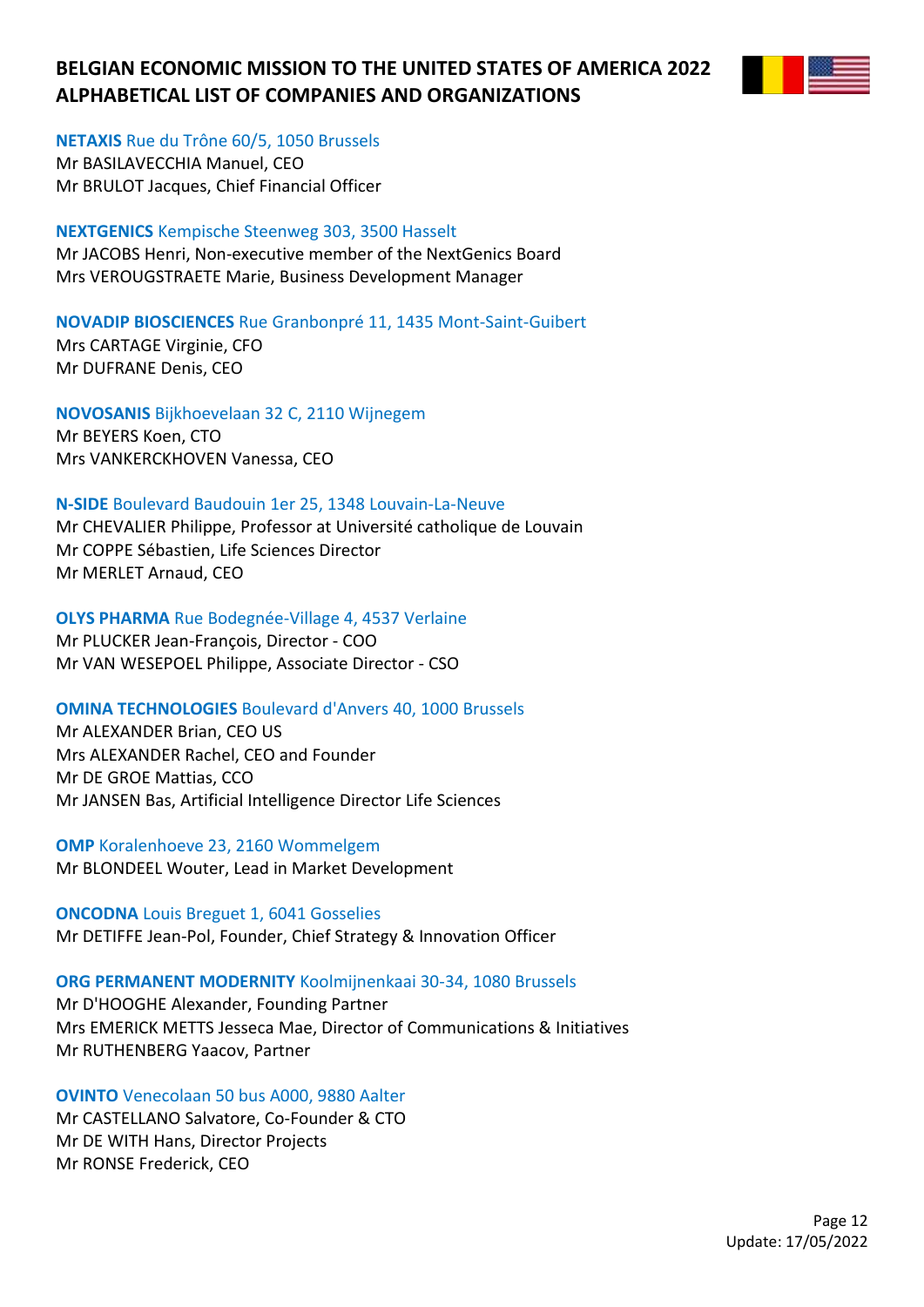

**PDC LINE PHARMA** Tour 5 Giga - Avenue de l'Hôpital 11, 4000 Liège Mr HALIOUA Eric, President & CEO

**PHARA** Anneessensstraat 3-5, 2018 Antwerp Mr GOOSSENS Rik, Advisor Mrs THEEUWES Ingrid, Managing Director Mr VANDENDRIESSCHE Frank, Executive Director Scientific & Strategic RA

**PITAGONE** Boulevard Paepsem 16 A, 1070 Brussels Mr WEISSBERG Marc, CEO

**PITCHTECCONCEPT** Blikstraat 86, 9340 Lede Mr DE COCKER Yves, CEO

**POPPIES BAKERIES** Kasteelstraat 29, 8980 Zonnebeke

Mr CASTELEIN Frans, General Director Mr DE PAPE Wim, COO Mrs VANDEPITTE Roos, Product Manager

## **PORT OF ANTWERP BRUGES** Zaha Hadidplein 1, 2030 Antwerp

Mr BEAUJEAN Philippe, Shippers & Forwarders Manager Mr DILLEN Wim, International Development Manager Mr VANDENBUSSCHE Filip, Port of Antwerp Bruges Representative & North America Business Development

# **PREFAMAC CHOCOLATE MACHINES** Dellestraat 11A, 3560 Lummen

Mrs SCHEPERS Myriam, Managing Director

**PROSOCCERDATA** Ninoofsesteenweg 132, 1700 Dilbeek Mr VERMEULEN Kevin, CEO

**PROTEX HEALTHCARE** Blommestraat 2, 8800 Roeselare

Mr COLL Patrick, Sales Manager Americas Mr VIAENE Dominiek, CEO

**QOLLABI** Sint Lazaruslaan 4, 1210 Brussels Mr PETRE Frie, CEO

**QUANTOOM BIOSCIENCES** Rue de la Maîtrise 11, 1400 Nivelles Mr CASTILLO José, CEO & Co-Founder

**RENSON VENTILATION** Maalbeekstraat 10, 8790 Waregem Mrs DE ROBIANO Henriette, Business Development Manager Ventilation USA

**RHEAVITA** Frieda Saeysstraat 1, 9052 Ghent

Mr DE BEER Thomas, CEO Mr VAN HAUWERMEIREN Jan, Business Development Director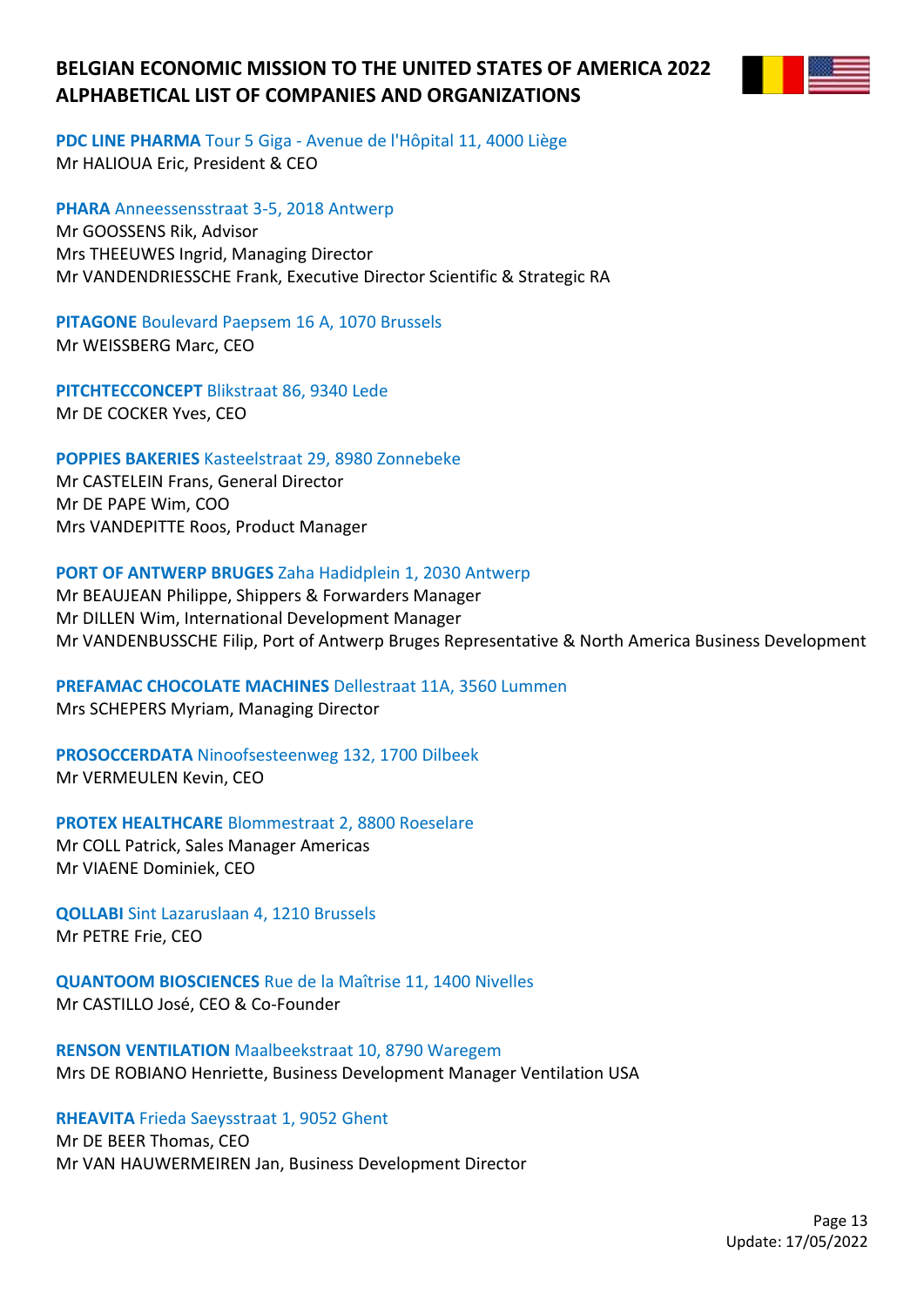

### **RISE FINANCIALS** Rue Gatti de Gammond 101/34, 1180 Brussels

Mr COMMEYNE Sébastien, Business Developer Mr HENNIN Philippe, Co-founder

**ROAD21** Groeningenlei 16, 2550 Kontich Mr SCHUERMANS Jeremy, Managing Partner

**ROCKSTONE FILMS** Avenue Louise 54, 1050 Brussels Mr MOLINA Manuel, CEO

**RP LOGISTICS** Avenue Albert 52/4, 1190 Brussels Mr KABEYA KALOMBO Bertrand, CEO

**SAFRAN AERO BOOSTERS** Route de Liers 121, 4041 Milmort Mr DALLA TOFFOLA Jean-Christophe, Senior Vice President Mr LEPOT François, CEO

**SCHRÉDER** Rue de Lusambo 67, 1190 Bruxelles

Mr CAMP John, Tunnel Segment Manager Mr KEUTGEN Nicolas, Chief Innovation Officer Mr MILLS Steve, US General Manager

**SDM CONSULT** Bisdomkaai 11, 9000 Ghent Mrs DE MAESSCHALCK Sophie, CFO

**SECUTEC** Boomsesteenweg 41 bus 11, 2630 Aartselaar

Mr BAUDEWIJNS Geert, CEO / Founder Mr DE MAEYER Bart, Managing Partner Mrs VAN REETH Vanessa, Account Manager

**SENSOLUS** Rijsenbergstraat 148, 9000 Ghent Mr VAN RATTINGHE Kristoff, CEO & Co-Founder

**SFPIM-INTERNATIONAL** Avenue Louise 32/13, 1050 Brussels Mr DENIS Christophe, Senior Investment Officer

**SIOEN** Fabriekstraat 23, 8850 Ardooie Mr LUYCKX Yves, Sales Manager

**SMULDERS** Hoge Mauw 200, 2370 Arendonk Mr FINÉ Eric, Business Development Manager

**SOFINEX** Avenue Maurice Destenay 13, 4000 Liège

Mr CALAY Emmanuel, Manager Mrs GLAUTIER Laurence, General Manager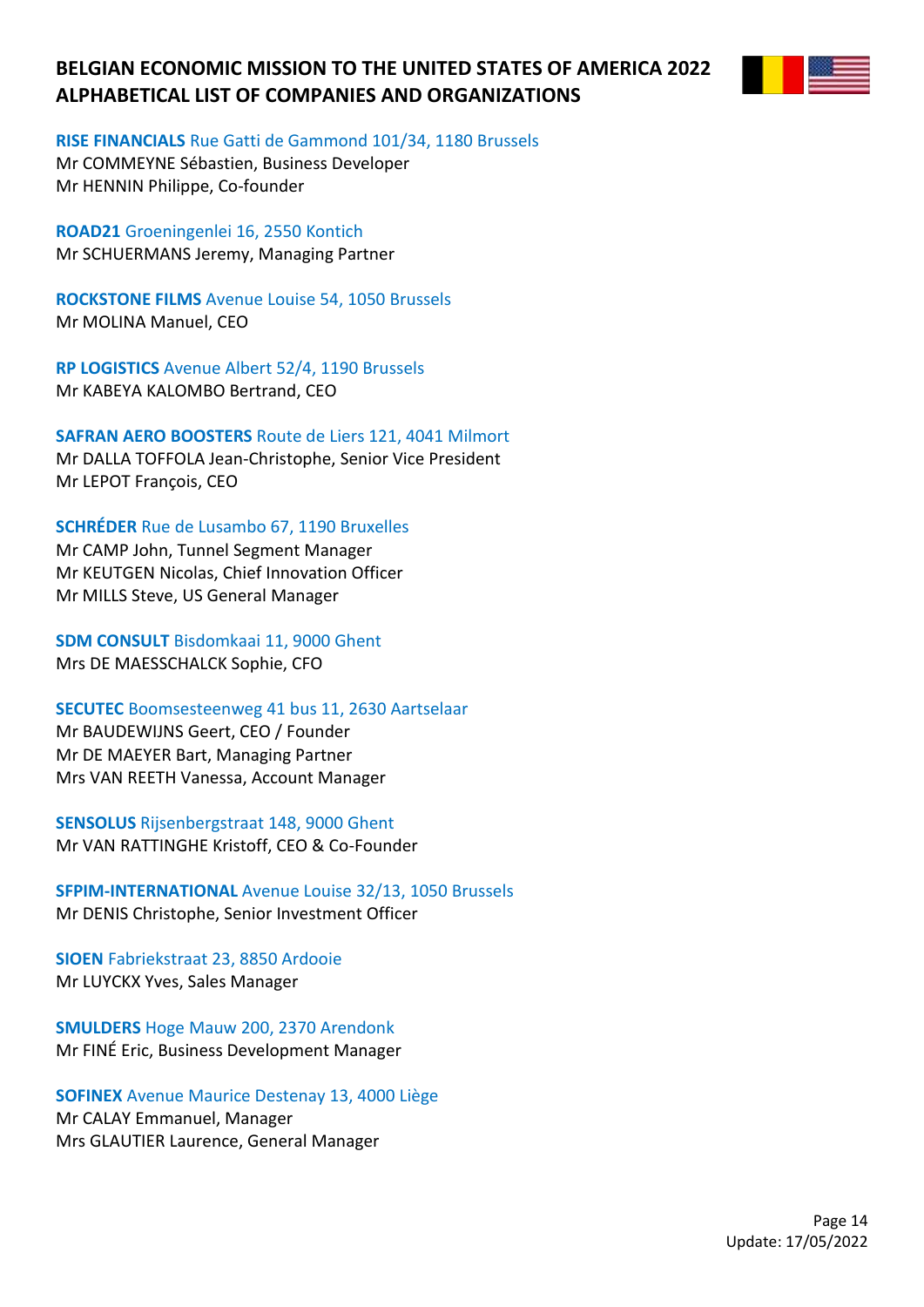

**SOLVAY** Rue de Ransbeek 310, 1120 Brussels

Mr FERNANDES ALVES Fellipe, Chief of CEO Office Mrs KADRI Ilham, CEO Mr LO FARO Carmelo, President, Materials Segment

**SPENTYS** Rue Saint Denis 120, 1190 Brussels Mr BROZE Louis-Philippe, CEO

**SPOTIT** Guldensporenpark 30 Blok C, 9820 Merelbeke Mr VERNIEST Jürgen, CEO

**SUB-ALLIANCE GEI** Portes des Bâtisseurs, 7730 Estaimpuis Mr DEDECKER Xavier, Permanent representative & Board Member Mr DENDONCKER Charles-Edouard, Chief Development Officer

**SUNSOAK DESIGN & ARCHITECTURE** Chaussée de la Hulpe 185, 1170 Brussels Mr STEENACKERS Jean-Didier, Architect & Owner

**SUPERBON** Rue des Tanneurs 58/62, 1000 Brussels Mr DRAGANCEA Tudor, Sales Director

**SUREAL** Bolwerklaan 21 / 5, 1210 Brussels Mrs VAN HEERS Sunita, CEO

**SYNGULON** Rue du Bois Saint-Jean 15, 4102 Seraing Mr GABANT Philippe, Co-Founder-CSO Mr HELIN Guy, CEO

**SYREN** Rue de la Cure 40, 1457 Walhain Mr WUILLAUME Pascal, Managing Director

**TAKEDA** Boulevard Branquart 80, 7860 Lessines Mr FIERS Stefaan, Head of Corporate Communication, Public Affairs & Patient Advocacy Mr POT Geoffrey, General Manager Operations

**TELEMIS** Avenue Athéna 2, 1348 Louvain-La-Neuve Mr ROULIVE Patrice, SVP Sales & Marketing

**TELEVIC GROUP** Leo Bekaertlaan 1, 8870 Izegem Mr DANNEELS Lieven, CEO

**THE BELGIAN CHOCOLATE GROUP** Geelseweg 72, 2250 Olen Mr DRUYTS Robby, Area Sales Manager

**THECLUBDEAL** Chaussée de Waterloo 1429, 1180 Brussels Mr LEGRAND Jean-Marc Christophe, Managing Director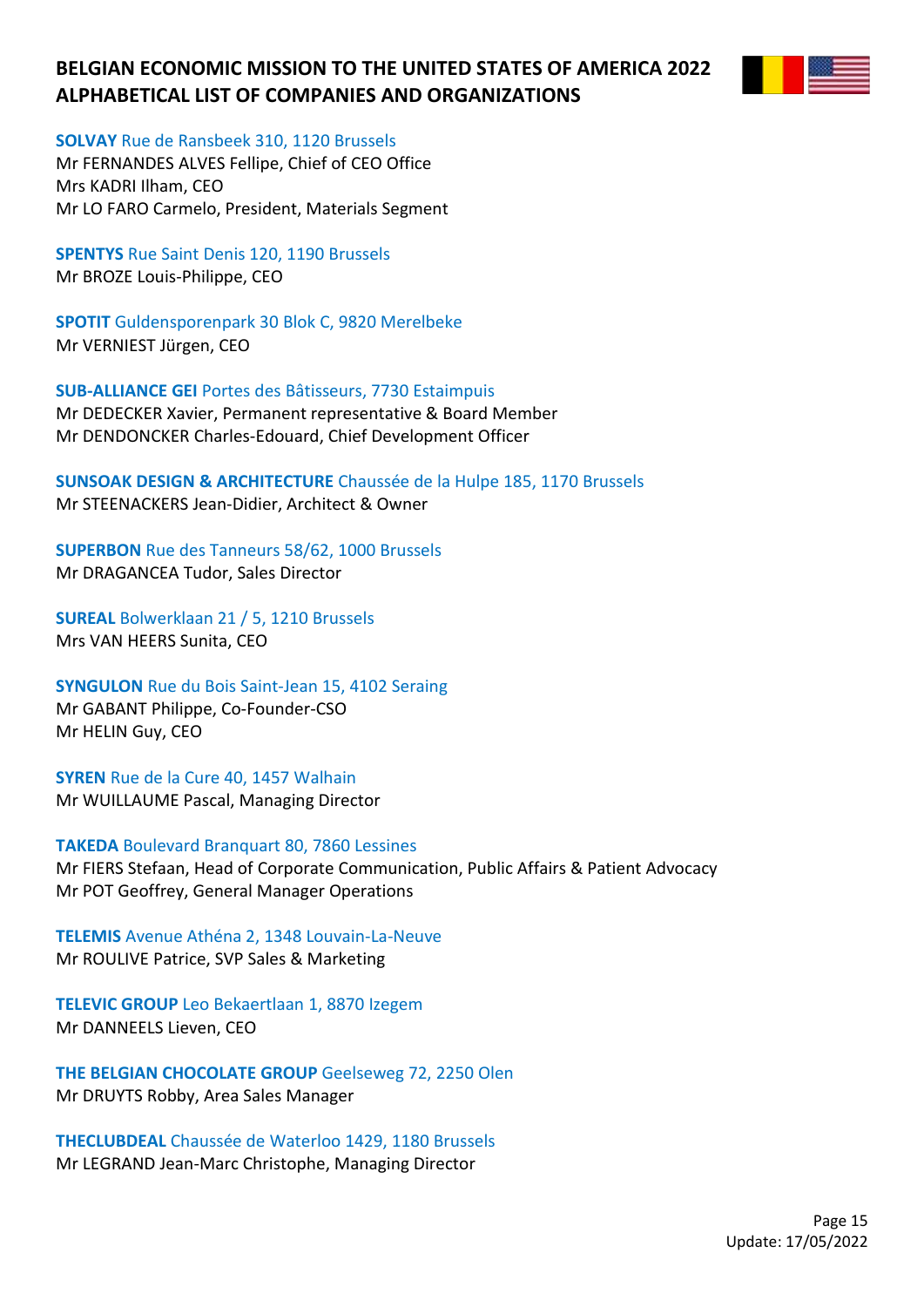

**THEODORUS INVESTMENT FUNDS** Allée de la Recherche 12, 1070 Brussels

Mr BELENGER Olivier, Managing Director Mr RISOPOULOS Théo, Principal

**THERMO FISHER SCIENTIFIC GROUP (HENOGEN)** Rue des Professeurs Jeener et Brachet 12, 6041 Gosselies Mr VOLANTI Cédric, Vice President & General Manager

**TOREON** Grotehondstraat 44 - 1/1, 2018 Antwerp Mr DRIESEN Alex, CEO

**TRANE** Avenue Tedesco 7, 1160 Brussels Mr GORGEMANS Xavier, CEO

**TRASIS** Rue Gilles Magnée 90, 4430 Ans Mr BERTRAND Emmanuel, Network Development Manager

**TRIANGLE FACTORY** Dublinstraat 35 bus 007, 9000 Ghent Mr VANHERBERGHEN Timothy, Managing Director

**UCB PHARMA** Chemin du Foriest, 1420 Braine-L'alleud

Mr HORMAECHEA Xavier, Head of EU Corporate Affairs Mr TELLIER Jean-Christophe, CEO

**UNITED AIRLINES** Brussels National Airport

PO Box 48, 1930 Zaventem Mrs SWINNEN Eliane, Account Manager Mr VANRYCKEGHEM Alexander, Sales Manager Belgium and Luxembourg

## **UNIVERCELLS** Rue Auguste Piccard 48, 6041 Gosselies

Mrs ANTROBUS Kate, Chief Investment Officer Mr BULTOT Hugues, Chief Executive Officer and Co-Founder Mrs DESCHNER Alexandra, Vice President Marketing, Communications & Investor Relations

**UPCOM** Boulevard Louis Schmidt 16/9, 1040 Brussels Mr FLOKOS Kostas, CEO

**VADIS TECHNOLOGIES** Avenue de Tervueren 270, 1150 Brussels Mr HEERING Jean-François, CEO

**VAN OLMEN & WYNANT** Louizalaan 221, 1050 Brussels Mr WYNANT Luc, Founding Partner - Lawyer

**VERTEXCO** Industrielaan 104, 8930 Menen Mr VERCRUYSSE Stefaan, Manager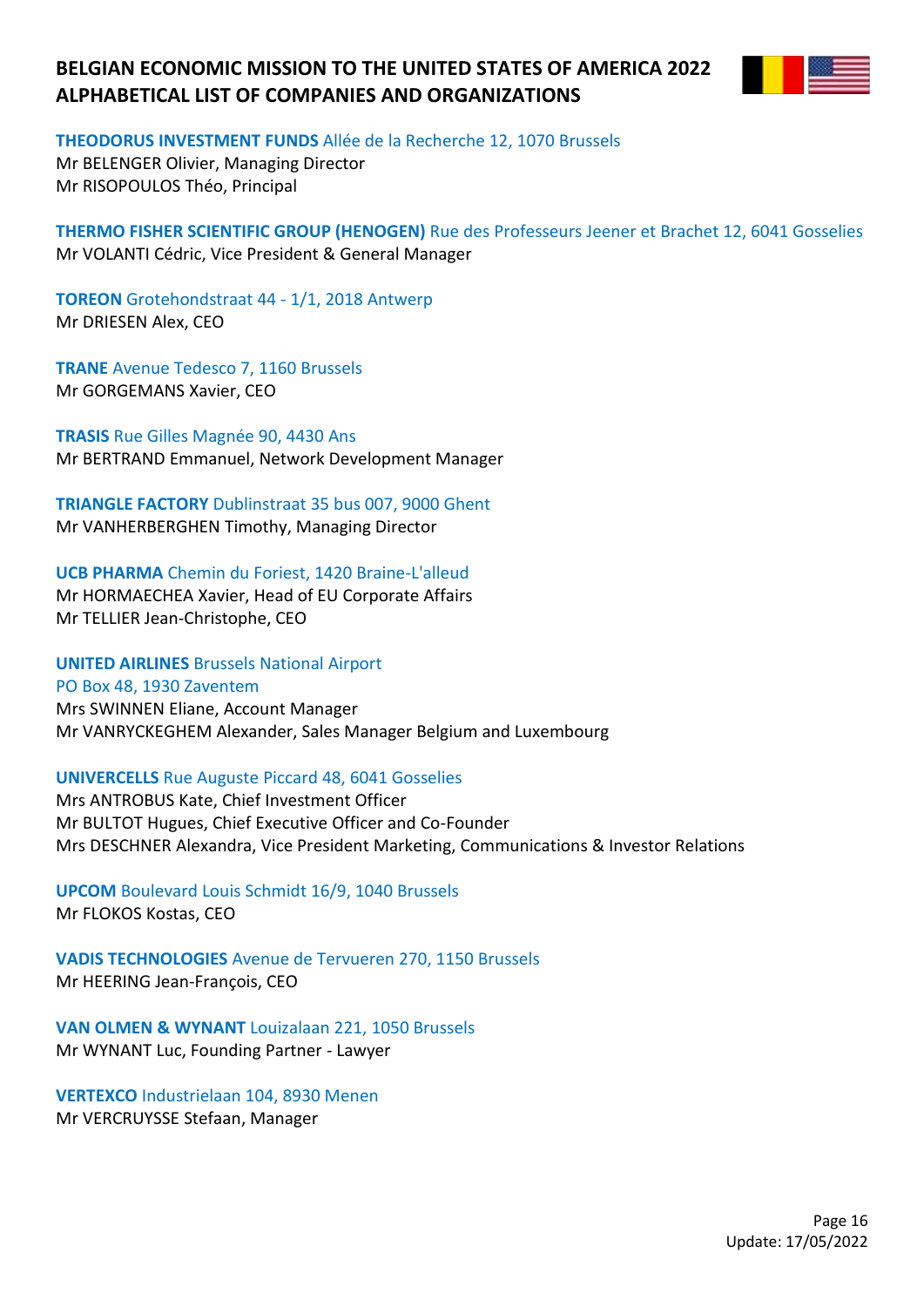

**VIDYA AYURVEDA** Rue des Tanneurs 60A, 1000 Brussels

Mr DAHAN Grégory, CO-CEO Mrs FTAICH Fatima, CO-CEO

**VINOBELGA** Diestsesteenweg 272, 3202 Aarschot Mr DAEMS Hendrik, Managing Director

**VIRTUAL PALACE** Rue Royale 290, 1210 Brussels Mr VAUTHIER Eric, Creative Director

**VIVA BREWS** Uitweg 8 bus A, 3220 Holsbeek Mr KELGTERMANS Marc, Co-Founder CEO Mr PAESEN Jan, Co-Founder

**VO GROUP** Rue de Stalle 140/A, 1180 Brussels Mr PARMENTIER Gilles, Head of Strategy and Business

**VOXDALE** Bijkhoevelaan 32 C, 2110 Wijnegem Mr DIERYCKX Tim, CEO

**WEGROUP** Moutstraat 68, 9000 Ghent Mr DE COSTER Arvid, CEO & Co-founder Mr VAN HOECKE Sebastiaan, CIO& Co-founder Mr VUYLSTEKER Bjorn, CTO & Co-founder Mr WILDSCHUT Rémi, CFO & Co-founder

**WERNER VAN LEMBERGEN ADVISORY SERVICES** Mr VAN LEMBERGEN Werner, Independent Advisor

**WITH** Jan Van Rijswijcklaan 135, 2018 Antwerp Mr KINDT Dominique, CEO

**XPRESS BIOLOGICS** Avenue du P. I. - Site Accessia Pharma 89, 4041 Milmort Mr DAUKANDT Marc, CEO Mr RODRIGUEZ Christian, COO

**ZÙSTO** Schaliënhoevedreef 20 T, 2800 Mechelen Mr GREANT Maxim, Country Manager USA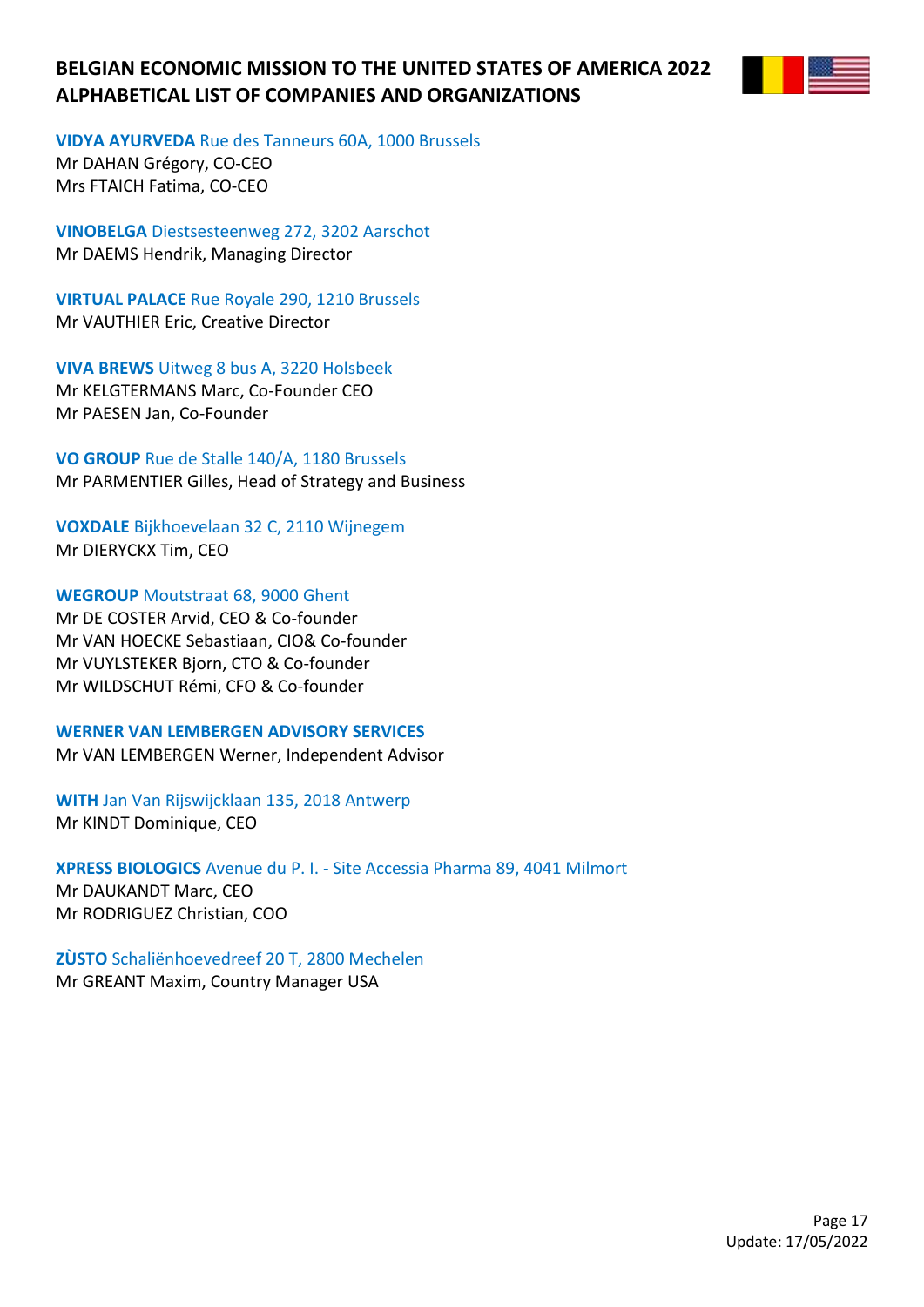

# **FEDERATIONS AND CHAMBERS OF COMMERCE**

**AGORIA** Auguste Reyerslaan 80, 1030 Brussels Mr ALGABA Diego, Manager - Sports & Entertainment Technology Club Mr PROVOOST Pieter-Jan, Manager – Energy Technology Club

### **AMERICAN CHAMBER OF COMMERCE IN BELGIUM** Troonstraat 60 , 1050 Brussels

Mr CLAES Marcel, Former Chief Executive Mrs RUTTEN Stéphanie, Chief Executive Officer

**BIOWIN HEALTH CLUSTER** Maison de l'Industrie Rue Auguste Piccard 20, 6041 Gosselies Mr DECHAMPS Marc, International Affairs Representative Mrs PONCHAUT Sylvie, Managing Director

### **BOC - BELGIAN OFFSHORE CLUSTER** Esplanadestraat 1, 8400 Ostend

Mr DHAENE Christophe, CEO Mr LEYS Erwin, Vice President

**CLEANTECH FLANDERS** Greenville, Centrum-Zuid 1111, 3530 Houthalen-Helchteren Mrs STRUYE Charlotte, Deputy Director

# **ESSENSCIA WALLONIE** Bluepoint Building - Boulevard Auguste Reyers 80, 1030 Brussels

Mrs DESCAMPS Isabelle, Communication Project Manager Mr DRUCK Frédéric, Director Essenscia Wallonie & Secretary General bio.be/essenscia Mrs VAN HOOLAND Tineke, Deputy Secretary General bio.be/essenscia Mr VERSCHUEREN Yves, Managing Director

**FEDAGRIM** Jules Bordetlaan 164/4, 1140 Brussels Mr CHRISTIAENS Michel, Secretary general

**FEDERATION OF ENTERPRISES IN BELGIUM (FEB)** Rue Ravenstein 4, 1000 Brussels Mr MONTEYNE Benoit, Advisor Baron TIMMERMANS Pieter, CEO

**FEVIA** Rue de la Science 14, 1040 Bruxelles Mr BUYSSE Bart, CEO Mrs VANDERVELDEN Tine, International Business Director

**FLANDERS AUDIOVISUAL FUND** Bischoffsheimlaan 38, 1000 Brussels Mr LOEDTS Youri, Head of Game Department @ VAF

**FLANDERS.BIO** Jean-Baptiste de Ghellincklaan 13 bus 0102, 9051 Ghent Mr DHOOGE Willem, Co-General Manager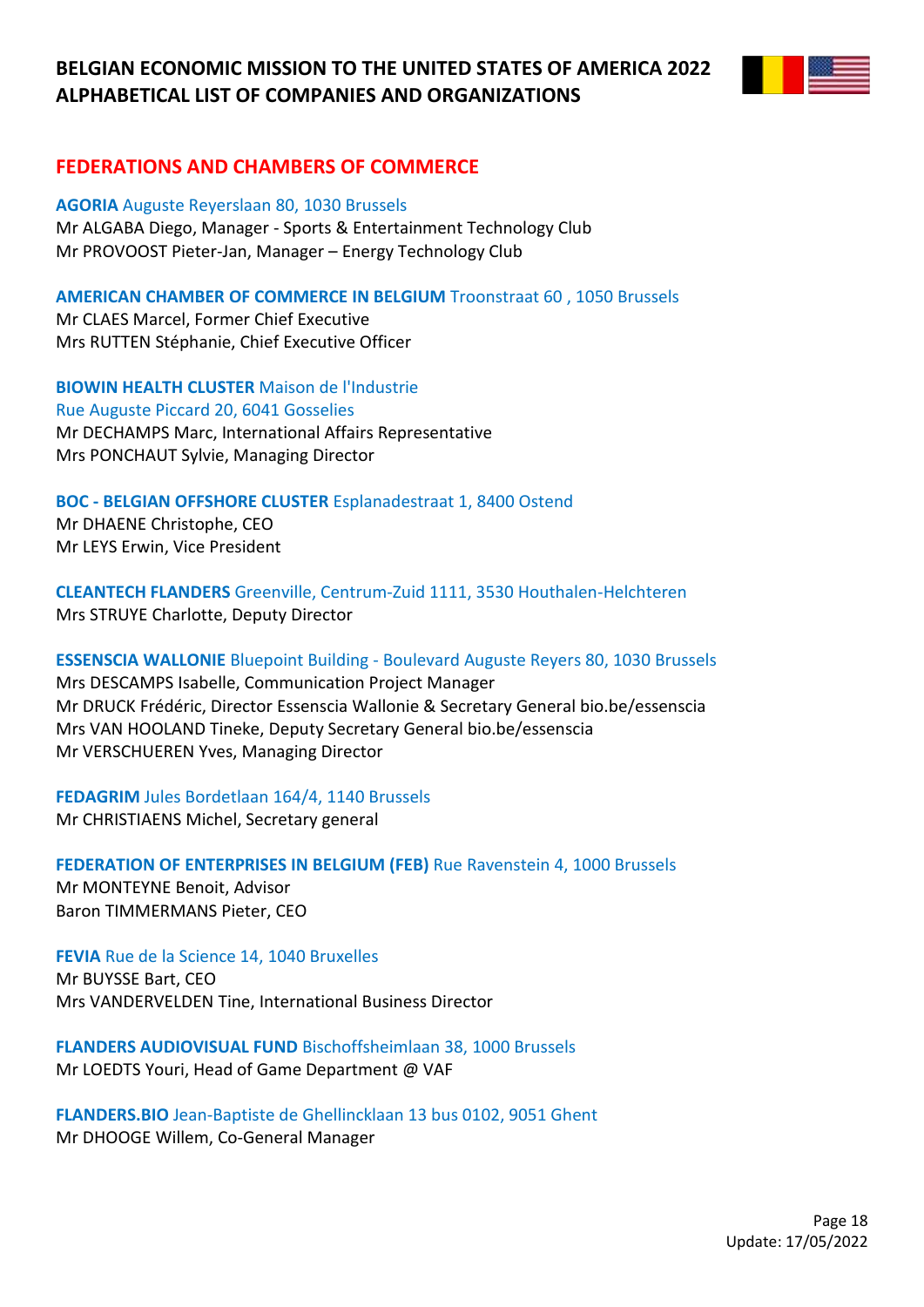

**FLEMISH GAMES ASSOCIATION** Marksesteenweg 58, 8500 Kortijk

Mr FRANCOIS Bernard, Chairman Mr VERBRUGGEN David, General Manager

**MEDVIA** New-Yorkstraat 4/001, 9000 Ghent Mrs VAN GYSEL Ann, CEO

**ROYAL BELGIAN FOOTBALL ASSOCIATION** Brusselstraat 480, 1480 Tubeke Mr LEROY Emmanuel, Marketing Director

**UNION WALLONNE DES ENTREPRISES** Rue de Rodeuhaie 1, 1348 Louvain-La-Neuve Mr MOTTET Pierre, President of UWE

**VLAM, FLANDERS' AGRICULTURAL MARKETING BOARD** Koning AlbertII laan 35 bus 50, 1030 Brussels Mr VAN CAUSENBROECK Gert, Export VLAM / Export Manager

**WAGRALIM** Rue Auguste Piccard 20, 6041 Gosselies Mrs CHAI Yuan, International Affairs Officer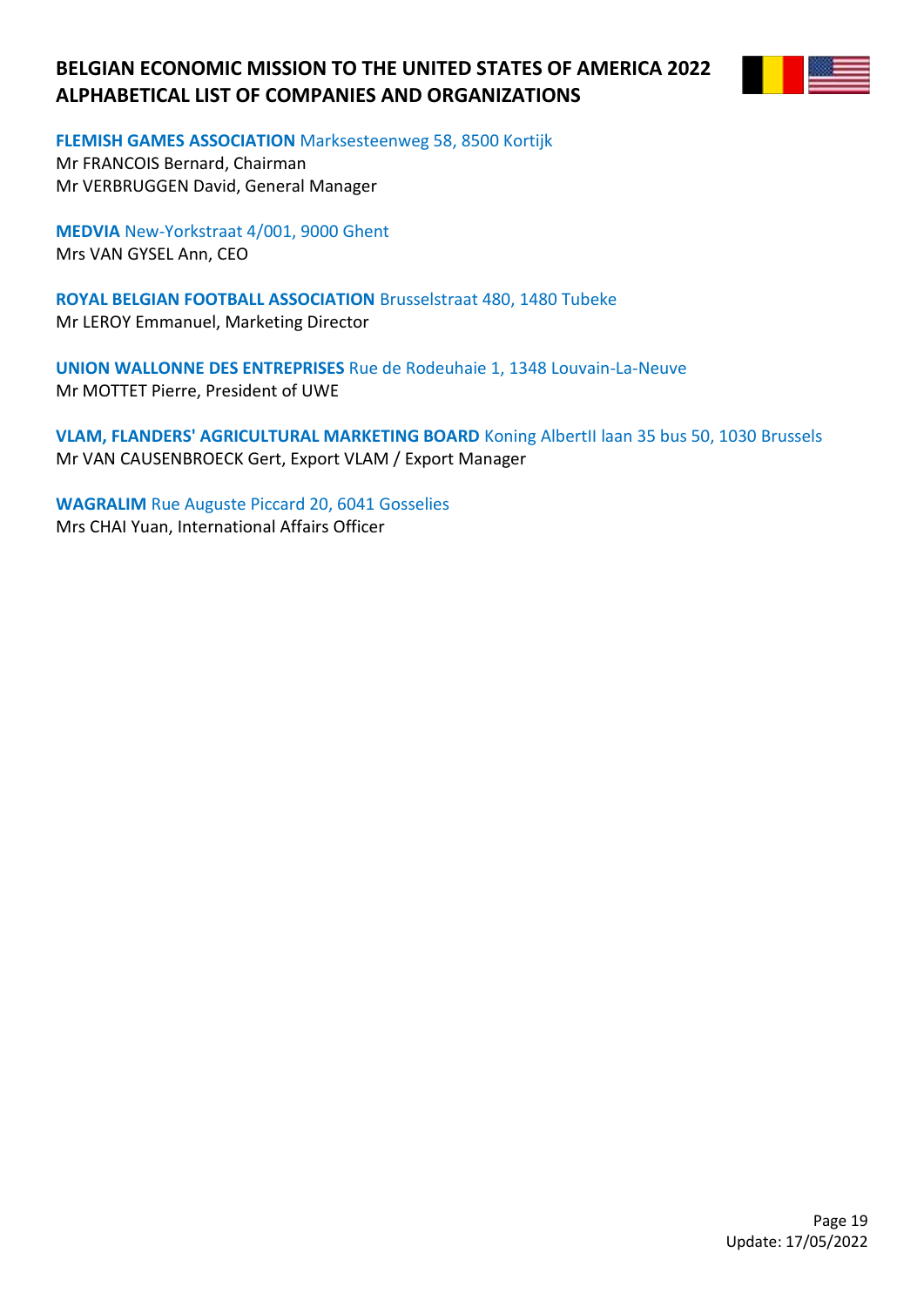

# **HIGHER EDUCATION INSTITUTIONS**

## **ARTEVELDE UNIVERSITY OF APPLIED SCIENCES** Hoogpoort 15, 9000 Ghent

Mrs DEWITTE Kathy, Director of Expertise Network Business and Management Mrs NAEYAERT Griet, International Relations Coordinator Expertise Network Business and Management

## **GHENT UNIVERSITY** Sint-Pietersnieuwstraat 25, 9000 Ghent

Mr BERNAUW Kris, Law and Criminology - Interdisciplinary Study of Law, Private Law and Business Law Mrs DE COEN Isabelle, Academic Diplomacy Mrs LAHOUSSE Lies, Pharmaceutical Sciences – Dpt. of Bio-analysis Mr MANNENS Erik, Engineering and Architecture – Semantic Intelligence Mr VAN DE WALLE Rik, Rector

## **HOWEST UNIVERSITY OF APPLIED SCIENCES** Marksesteenweg 58, 8500 Kortrijk

Mr CALLEWAERT Kurt, Valorisation Manager Digital Transformation HOWEST Mrs DEFOUR Inge, Coordinator DAE International Mr D'HULSTER Frederik, Vice rector Howest University of Applied Sciences Mrs PERTRY Isabelle, Director of International Affairs

## **KU LEUVEN** Oude Markt 13, 3000 Leuven

Mrs DESCHEEMAEKER An, Director KU Leuven International Office Mr HENDRICKX Bart, Head of Academic Diplomacy Mr LIEVENS Peter, Vice Rector International Policy and LERU Mr SELS Luc, Rector

**RESEAU LIEU** Passage des Déportés 2, 5030 Gembloux Mr WYART Eric, Director

## **THOMAS MORE UNIVERSITY OF APPLIED SCIENCES** Kleinhoefstraat 4, 2440 Geel

Mr COENEN Stijn, General Director Mrs MOLS Sofie, Director Innovation & International Policy Mrs VERVOORT Inge, Head of International Office Mr VREYS Jonas, Strategy & Policy Coordinator

## **UNIVERSITÉ CATHOLIQUE DE LOUVAIN** Place de l'université 1, 1348 Louvain-La-Neuve

Mrs CADJI Anne-Laure, Project Manager at TAIL (Trusted AI Labs) Mrs COLON Elisabeth, International Mobility ResearchersAdvisor and European and International Research Funding Advisor Mr LEGAY Axel, Professor of Computer Science (Cyber Security and softwares) Mr PARDOEN Thomas, Rectoral Adviser for Business Relations Mr RENAULD Jean-Christophe, Pro-Rector for Research

## **UNIVERSITÉ DE LIÈGE** Place du 20 Août, 7, 4000 Liège

Mr HAUBRUGE Eric, Adviser on Innovation, Regional Development and International Relations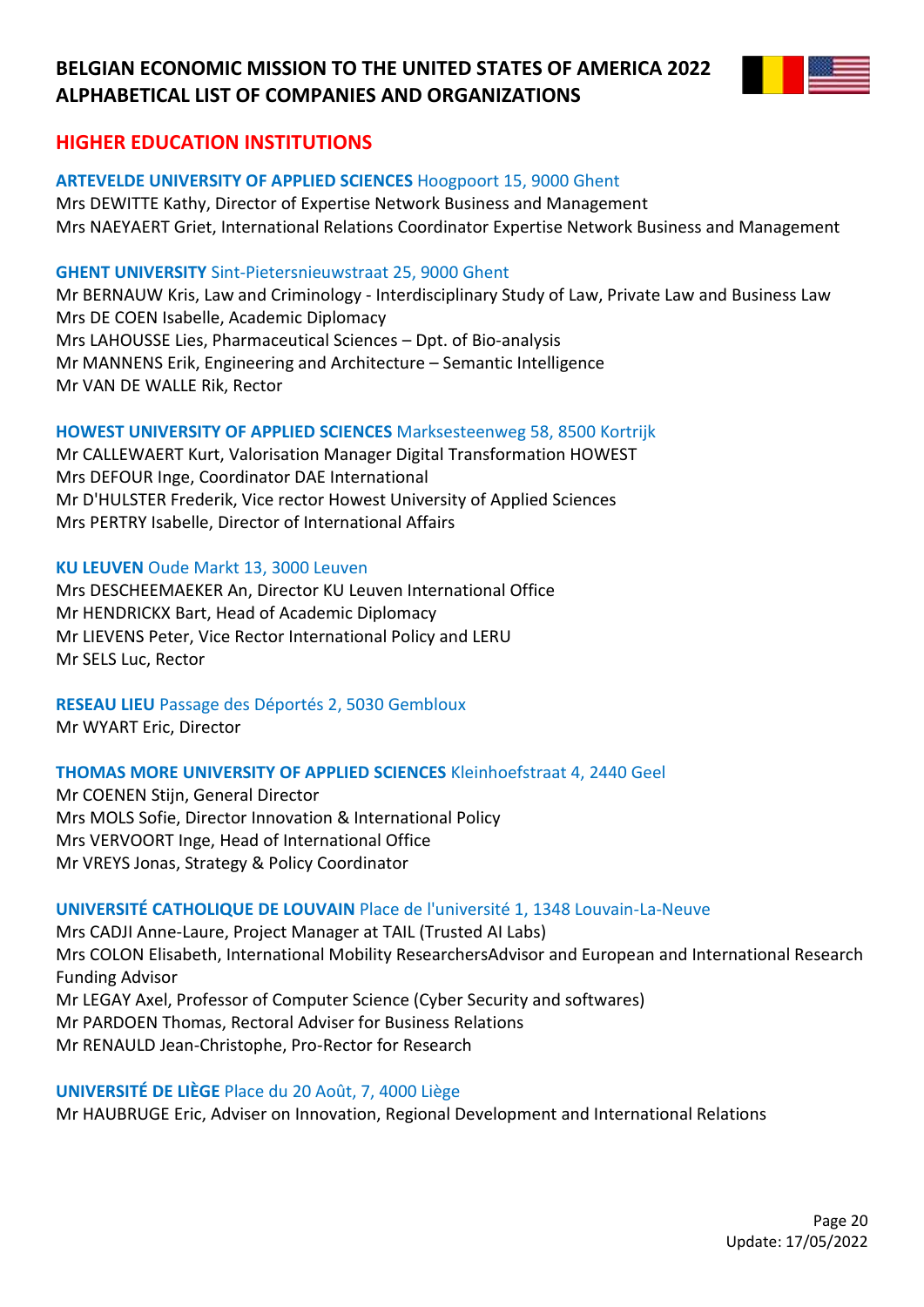

**UNIVERSITÉ DE NAMUR** Rue de Bruxelles 61, 5000 Namur

Mrs CASTIAUX Annick, Rector Mrs MICHIELS Carine, Vice-Rector

**UNIVERSITÉ LIBRE DE BRUXELLES** Avenue Roosevelt 50 31/2, 1050 Bruxelles Mrs BARTIK Kristin, Diplomatic Councelor to the Rector

**VLERICK BUSINESS SCHOOL** Reep 1, 9000 Ghent Mrs DEBRUYNE Marion, Dean Vlerick Business School Mrs SENGERS Sigrid, Head of Advancement Vlerick Business School

**VON KARMAN INSTITUTE OF FLUID DYNAMICS** Waterloose Steenweg 72, 1640 Sint-Genesius-Rode Mr GROGNARD Peter, Managing Director

**VUB- VRIJE UNIVERSITEIT BRUSSEL** Pleinlaan 2, 1050 Elsene Mr MEEUSEN Romain, Vicerector Internationalisation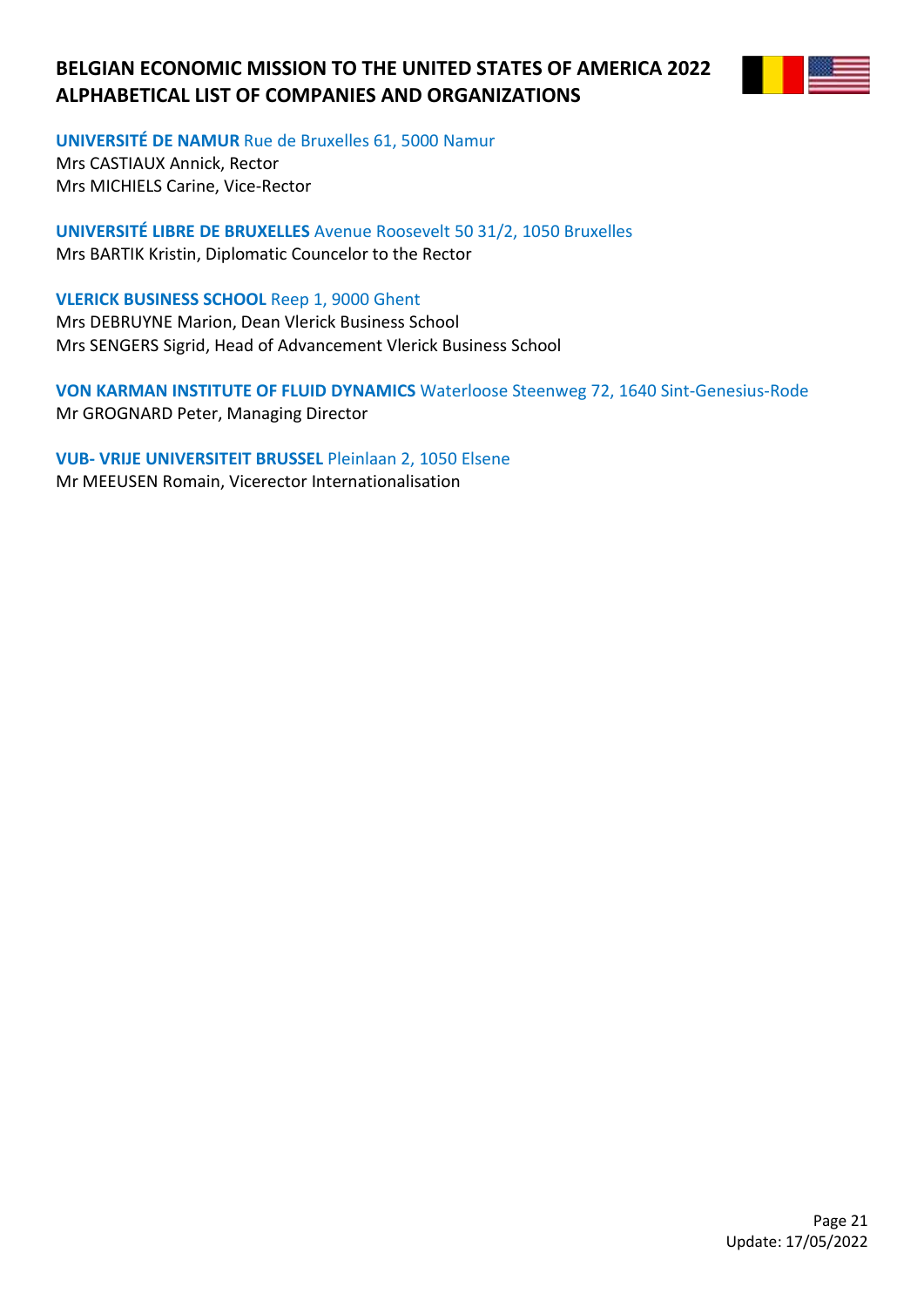

# **OFFICIAL ORGANIZATIONS**

## **BELGIAN FOREIGN TRADE AGENCY** Rue Montoyer 3, 1000 Brussels

Mrs BEYEN Delphine, Assistant Mrs DE SPLENTER Pascaline, Coordinator State Visits-Trade Missions Mrs DERWA Julie, Deputy Director, Deputy Head of Department State Visits - Trade Missions Mrs DONCK Rose, Director, Head of Department State Visits and Belgian Economic Missions Mrs HIDALGO Y MARTINEZ Daphné, Press Officer Mrs L'HOOST Fabienne, Director General

**BRUXELLES ENVIRONNEMENT** Avenue du Port 86C/3000, 1000 Brussels Mrs HENRION Joséphine, Head of Food Unit

### **FEDERAL GOVERNMENT** Rue des Petits Carmes 15, 1000 Brussels

HE CLARINVAL David, Minister for the Self-Employed, SMEs and Agriculture, Institutional Reforms and Democratic Renewal, in charge of Foreign Trade

## **FEDERAL PUBLIC SERVICE (FPS) FOREIGN AFFAIRS - OFFICE OF DEPUTY PRIME MINISTER SOPHIE WILMÈS** Rue des Petits Carmes 15 , 1000 Brussels

Mr DE FRAIPONT Julien, Advisor to the Deputy Prime Minister Mr DETRY Steve, Spokesperson

## **FEDERAL PUBLIC SERVICE (FPS) FOREIGN AFFAIRS, FOREIGN TRADE & DEVELOPMENT COOPERATION** EGMONT I - Rue des Petits Carmes 15, 1000 Brussels

Mr DAEMS Thomas, Photographer Mrs GENTZIS Theodora, Secretary General a.i. Mrs KENENS Joya, Social Media Mr PEETERS Leo, Director for Economic Diplomacy Mr POELS Wouter, Spokesperson

**FEDERAL PUBLIC SERVICE FINANCE** Boulevard du Roi Albert II 33/22, 1030 Brussels

Mrs RITONDO Michela, International Tax expert

## **FLANDERS INVESTMENT & TRADE** Koning Albert II-laan 37, 1030 Brussels

Mr DE POTTER Filippe, Senior Deputy Director Business Development – Inward Investment Mr HOFMAN Michel, Deputy Director Inward Investment East & South USA Mrs HUYGE Liesbet, Assistant Area Manager Mrs SURINX Michèle, Senior Deputy Director Trade Mrs SWINNEN Jolijn, Deputy Director Trade - North America & Middle East Mrs TILLEKAERTS Claire, CEO

## **GOVERNMENT OF FLANDERS (BELGIUM)** Martelaarsplein 19, 1000 Brussels

HE JAMBON Jan, Minister-President of the Government of Flanders and Flemish Minister for Foreign Policy, Culture, Digitization and Facilities Mr OVERMEER Jeroen, Chief of Staff - Office of the Minister-President of Flanders Mr VAN DEN DRIESSCHE Pol, Diplomatic Counsellor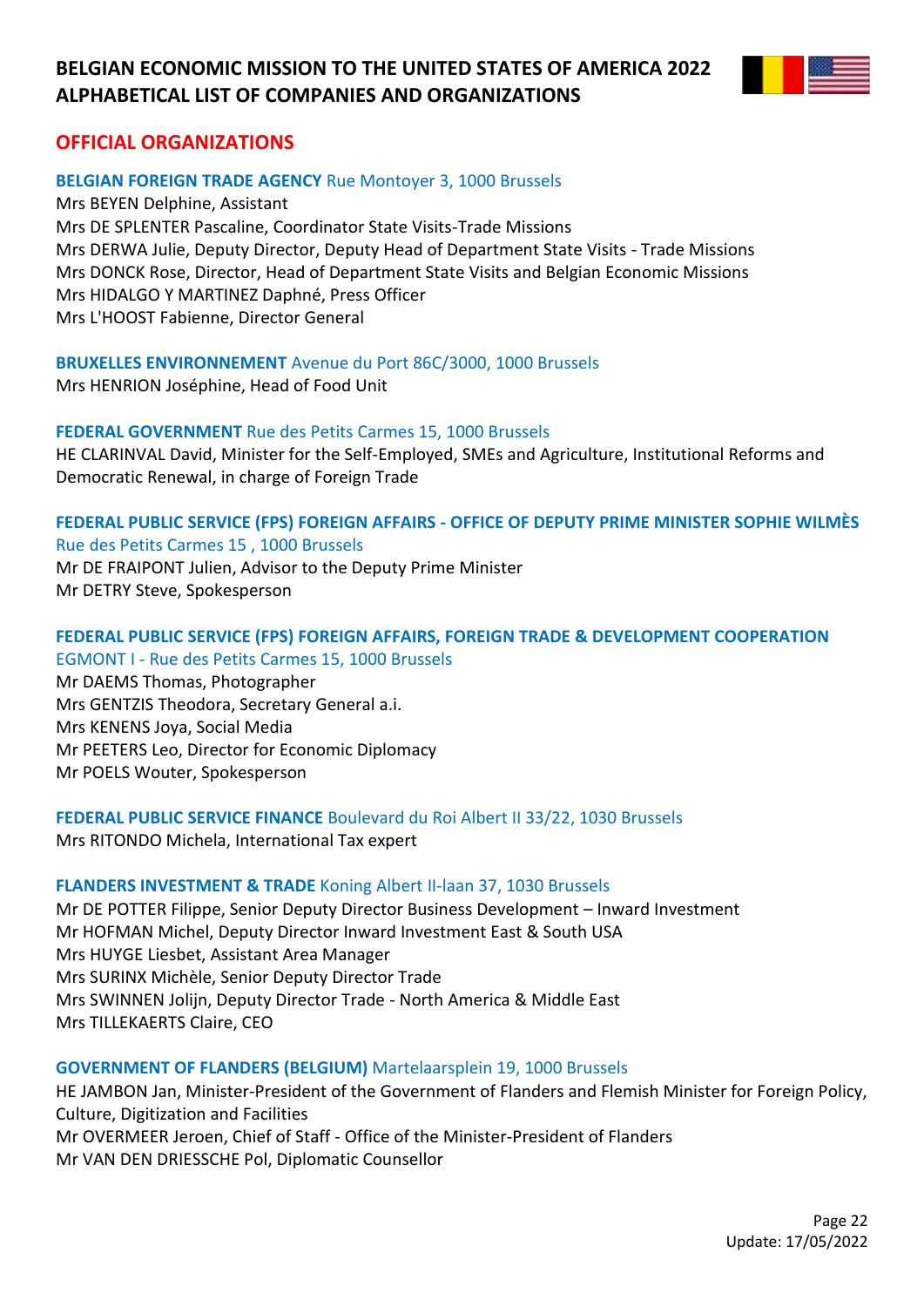

# **GOVERNMENT OF THE BRUSSELS-CAPITAL REGION** Boulevard du Roi Albert II 37 - 12ème étage, 1030 Brussels

Mr DEBONT Marc, Spokesman

HE SMET Pascal, Secretary of State of the Brussels-Capital Region, responsible for Urbanism and Heritage, European and International Relations, Foreign Trade and Fire fighting and Emergency medical Assistance Mr VANDOREN Ben, Adviser External Relations

### **GOVERNMENT OF WALLONIA** Place des Célestines 1, 5000 Namur

Mr BEDORET Geoffrey, Diplomatic Advisor Mrs BIEVEZ Pauline, Spokesperson HE BORSUS Willy, Vice-President of the Walloon Government, Minister of Economy, Foreign Trade, Research and Innovation, New Technologies, Agriculture and Urban and Spatial Planning

### **HUB.BRUSSELS** Chaussée de Charleroi 110, 1060 Brussels

Mrs D'HAEMER Sophie, Area Manager Export Mrs GRIPPA Isabelle, CEO Mrs HAINAUT Florence, Freelance Journalist Mrs LAVERGE Isabelle, Director Mr MALFEYT Emmanuel, Cluster Coordinator ecobuild.brussels Mrs SKWIRZYNSKI Florence, Assistant Area Manager Mr VAN HULLEBUS Reinout, Area Manager Invest

## **ROYAL PALACE** Rue Brederode 16, 1000 Brussels

Mr BERLEMONT Jean-Yves, Personal Assistant of HRH Princess Astrid Mr CRIJNS Eugène, Economic Advisor of His Majesty the King Inspector MEEUS Francesco, Security HRH PRINCESS ASTRID OF BELGIUM, Representative of His Majesty the King Chief Inspector VERSMESSEN Gert, Security Ambassador WOUTERS Dirk, Advisor to Her Royal Highness Princess Astrid

## **VISIT BRUSSELS** Rue Royale 2-4, 1000 Brussels

Mr BONTINCK Patrick, CEO Mr NUMBI Dorian, Business Development Leisure Mrs SCHMIDT Anousjka, B2B Events Foreign Markets Mr VAN EYLL Thierry, Business Development Mice

## **VISITFLANDERS** North America office 620 Eighth Ave, FL 38, NY 10018 New York Mr FRANK Marco, Trade & Partnerships Manager Mr PUTMAN Brecht, Senior Association Manager North America

### **VITO** Boeretang 200, 2400 Mol

Mrs GOVAERTS Leen, Unit Manager Sustainable Energy & Buildings Mr REYNTJENS Bruno, Commercial Director VAN DER WEKEN Dietrich, General Manager G-STIC Mrs VAN HOLM Marlies, Program Manager Sustainable Energy & Buildings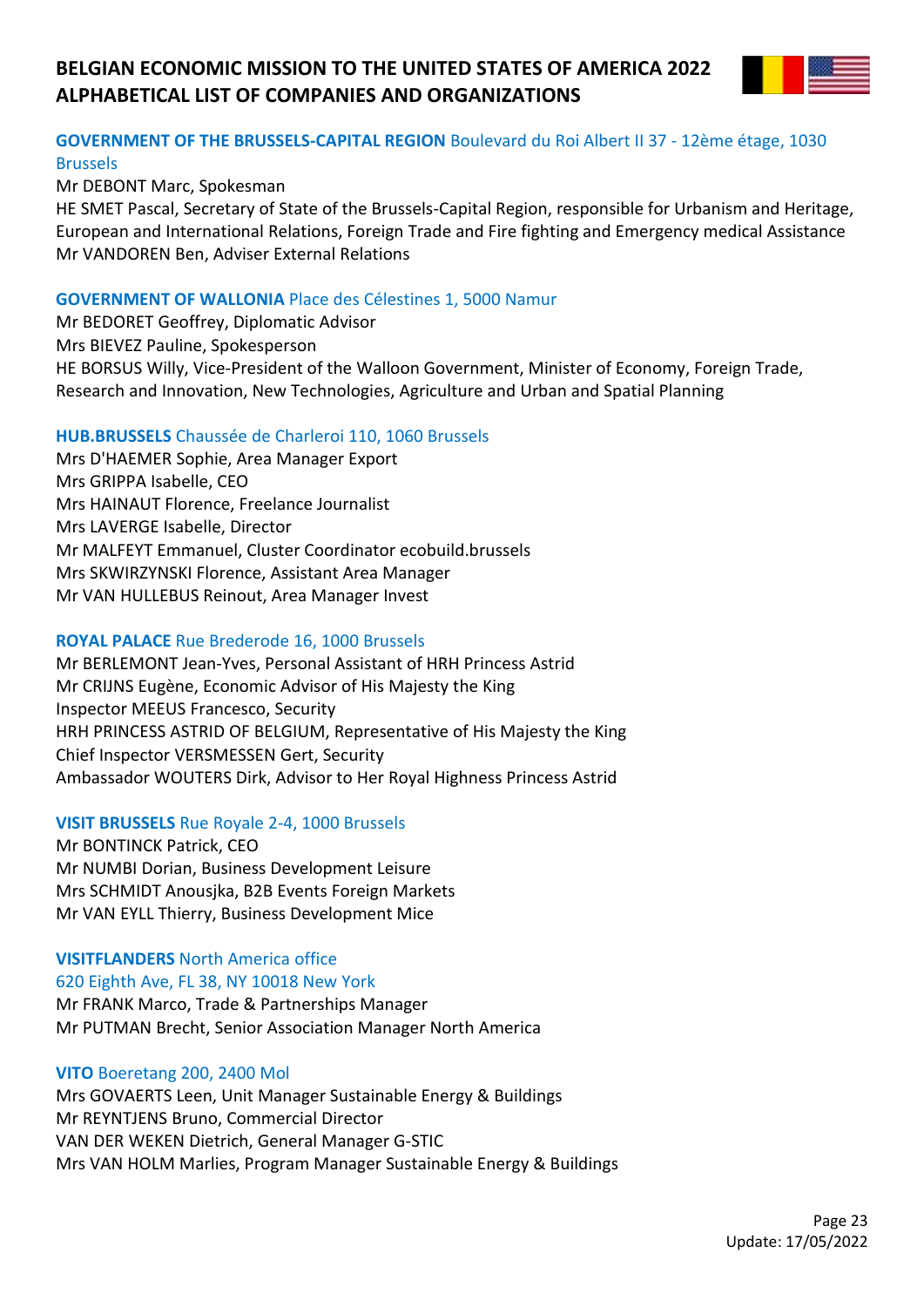

## **WALLONIA EXPORT – INVESTMENT AGENCY (AWEX)** Place Sainctelette 2, 1080 Brussels

Mr CARTUYVELS Alphy, Senior Executive Mrs DELCOMMINETTE Pascale, CEO Mrs HAESENDONCK Victoria, Project Manager Service Mission and Protocol Mrs LAMBERT Karelle, Director Mrs LAMMENS Claire, Area Manager North America Mr OOZEER Mehdy, Senior Industry Specialist - Life Sciences Mrs WUIOT Sandrine, Logistics Coordinator

**WALLONIA-BRUSSELS INTERNATIONAL** Place Sainctelette 2, 1080 Brussels Mr LEFEVRE Loïc, Head of Department